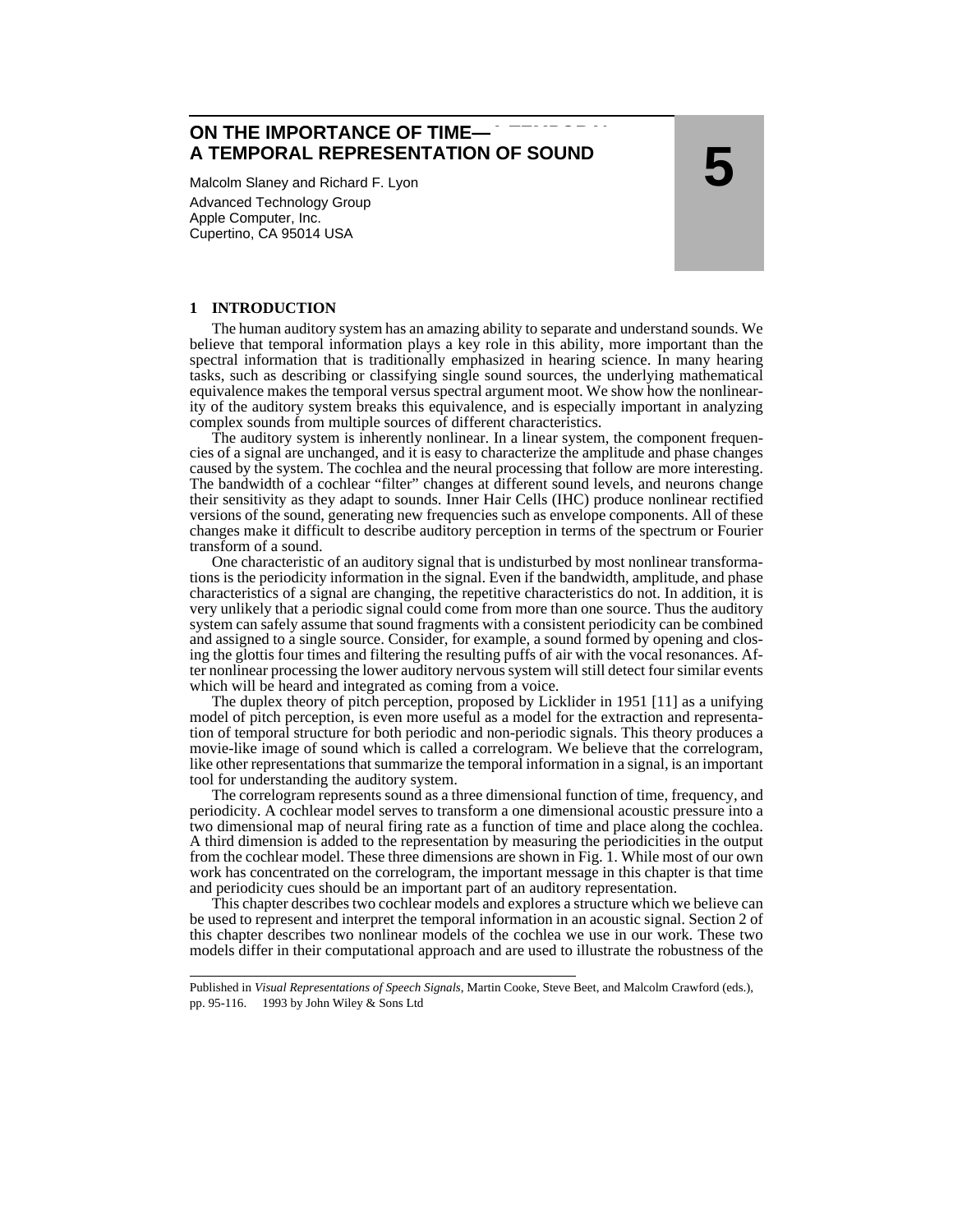<span id="page-1-0"></span>

Fig. 1– Three stages of auditory processing are shown here. Sound enters the cochlea and is transduced into what we call a cochleagram (middle picture). A correlogram is then computed from the output of the cochlea by computing short time autocorrelations of each cochlear channel. One frame of the resulting movie is shown in the bottom box.

temporal information in the output of the cochlea. Over the past forty years there have been several ways to summarize this information at the output of the cochlea [\[11\]](#page-20-0) [\[22\]](#page-20-0) [\[36\]](#page-21-0). Since these representations produce such similar pictures we describe them all with the term correlogram. Correlograms, their computation and implementation, are the subject of Section 3 of this chapter. Finally, Section 4 describes the use of correlograms for sound visualization, pitch extraction, and sound separation.

# **2 NONLINEAR COCHLEAR MODELS**

Two different computational models of the cochlea are described in this work: the older model [\[12\]](#page-20-0)[\[30\]](#page-21-0), which we refer to as the "passive long-wave model," and the newer model [\[14\],](#page-20-0) which we refer to as the "active short-wave model." The two models differ in their underlying assumptions, approximations, and implementation structures, but they share three primary characteristics (not necessarily implemented independently or in this order):

- Filtering: A broadly tuned cascade of lowpass filters models the propagation of energy as waves on the Basilar Membrane (BM).
- Detection: A detection nonlinearity converts BM velocity into a representation of inner haircell (IHC) receptor potential or auditory nerve (AN) firing rate.
- Compression: An automatic gain control (AGC) continuously adapts the operating point of the system in response to its level of activity, to compress widely varying sound input levels into a limited dynamic range of BM motion, IHC receptor potential, and AN firing rate.

The several differences between the models are largely independent of each other, so there is a large space of possible models in this family. The main differences between the two models we have experimented with are:

- The passive long-wave model is based on a popular one-dimensional (longwave) hydrodynamic approximation with a lightly-damped resonant membrane [\[37\];](#page-21-0) the active short-wave model is based on a two-dimensional hydrodynamic approximation (emphasizing the short-wave region) with active undamping and negligible membrane mass [\[15\]](#page-20-0).
- Our passive long-wave model is implemented with complex poles and zeros, while the filters in the active short-wave model have only complex poles. These decisions are based on rational filter approximations to the different underlying hydrodynamic simplifications.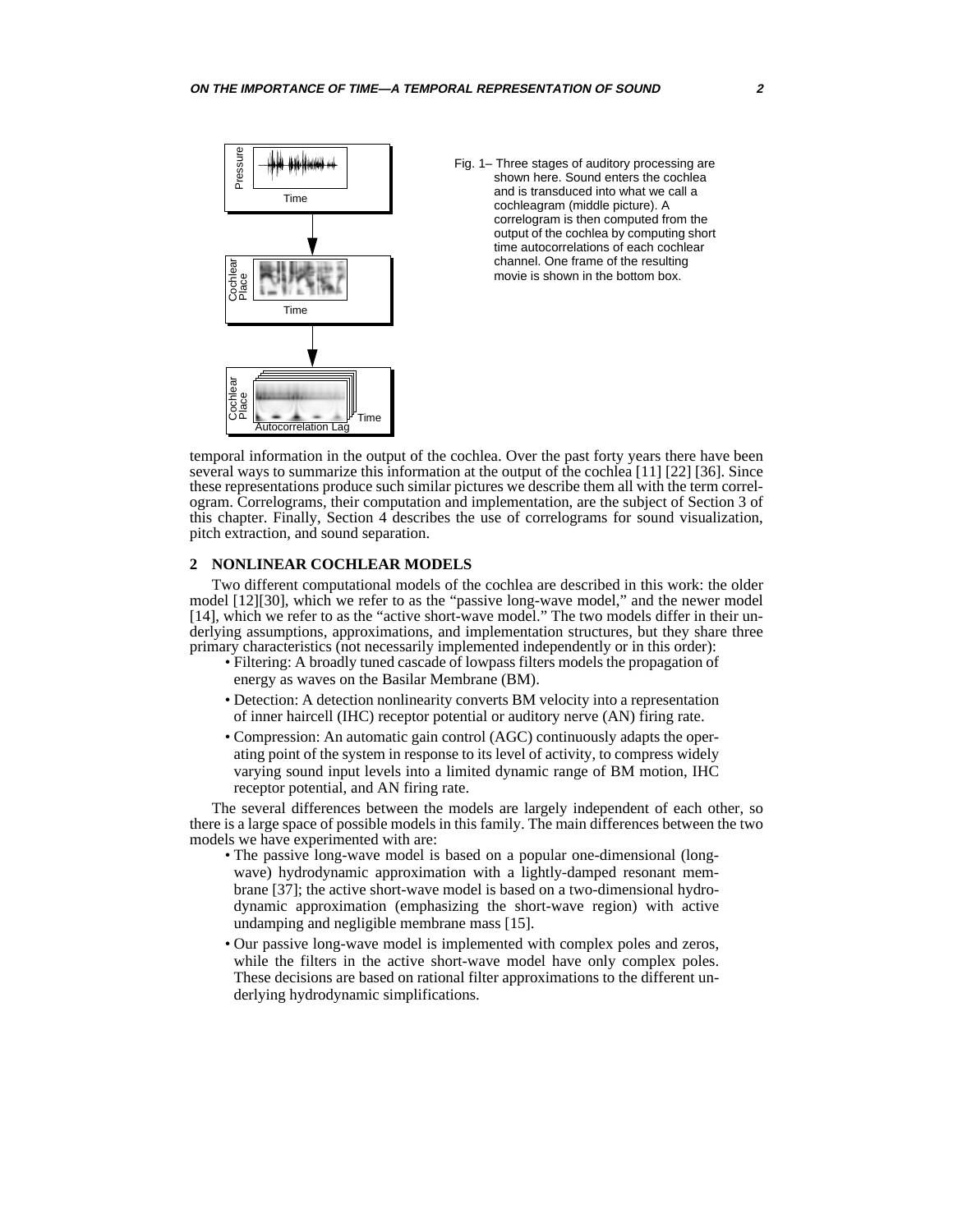• The passive long-wave model uses time-invariant linear filters followed by a variable gain to functionally model the AGC. The active short-wave model varies the filter pole Q over time to effect a gain variation and to model the mechanical AGC in terms of active adaptive hydrodynamics.

Both models are motivated by the desire to compute a representation of sound that is approximately equivalent to the instantaneous firing rates of AN fibers. By assembling the firing rates versus time for a large number of fibers with different best frequencies (BF), we construct a picture called the "cochleagram." The cochleagram is useful as a visual representation of sound, and as a numerical input to other sound processing functions, such as automatic speech recognition.

The cochleagram has a wealth of fine time structure or "waveform synchrony" driven by the temporal structure of the incoming sound. The extraction and representation of the important perceptual information carried in the temporal structure on the AN is the main topic explored in this chapter. Nevertheless, for the display of cochleagrams, we often just smooth away the details via a lowpass filter, in order to reduce the bandwidth enough to fit a signal of some duration (e.g., a sentence) into the resolution of the display medium. These "meanrate" cochleagrams would be rather flat looking if they really represented mean AN firing rates. Instead, we follow Shamma [\[29\]](#page-21-0) in using a first-order spatial difference (a simple Lateral Inhibitory Network or LIN) to sharpen the cochleagram response peaks due to spectral peaks.

## **2.1 Modeling approach**

Sound waves enter the cochlea at the oval window, causing waves to travel from the base to the apex along the BM. The speed at which waves propagate and decay is a function of the mechanical properties of the membrane and the fluid, and of the wave frequency. The most important property that changes along the BM is its stiffness. As a wave of any particular frequency propagates along the BM from the stiff basal region toward the flexible apical region, its propagation velocity and wavelength decrease, while its amplitude increases to a maximum and then rapidly decreases due to mechanical losses. The amplitude increase is due to the energy per cycle being concentrated into a smaller region as the wavelength decreases, and, in the case of an active model, to energy amplification in the traveling wave.

For both one-dimensional and two-dimensional hydrodynamic models, a technique known as the WKB approximation allows us to describe the propagation of waves on the BM one-dimensionally, using a local complex-valued "wavenumber." The wavenumber  $k$  (the reciprocal of Zweig's  $\lambda$  parameter [\[37\]](#page-21-0)) may be thought of as a reciprocal wavelength in natural units, or a spatial rate of change of phase in radians/meter. But, it can also have an imaginary part that expresses the spatial rate of gain or loss of amplitude.

In general,  $k$  depends on frequency  $(\omega)$  and on the parameters of the wave propagation medium (for example, stiffness, mass, damping, height, width). We allow parameters of the medium to depend on  $x$ , the distance along the BM measured from the base. Thus the wavenumber is expressed as a function of frequency and  $x$ :  $k(\omega, x)$ . The equation that describes the wave medium and lets us find  $k$  from the frequency and the parameters at location  $x$  is known as the dispersion relation, and may be derived from some approximation to the hydrodynamic system. The popular long-wave approximation [\[38\]](#page-21-0) is simplest, but is only valid when the wavelength is very long compared to the height of the fluid chambers of the cochlea. A better approximation to physical (or at least mathematical) reality results from a 2D or 3D model of the hydrodynamics [\[25\]\[33\].](#page-21-0) Different models lead to different solutions for  $k(\omega, x)$  [\[37\].](#page-21-0)

The WKB approximation says, roughly, that we can describe wave propagation along the  $x$  dimension by integrating the rate of change of phase and relative amplitude indicated by  $k$ . In a uniform medium, a (complex) wave traversing a distance  $dx$  is multiplied by

 $Exp[i k (\omega, x) dx].$  (1)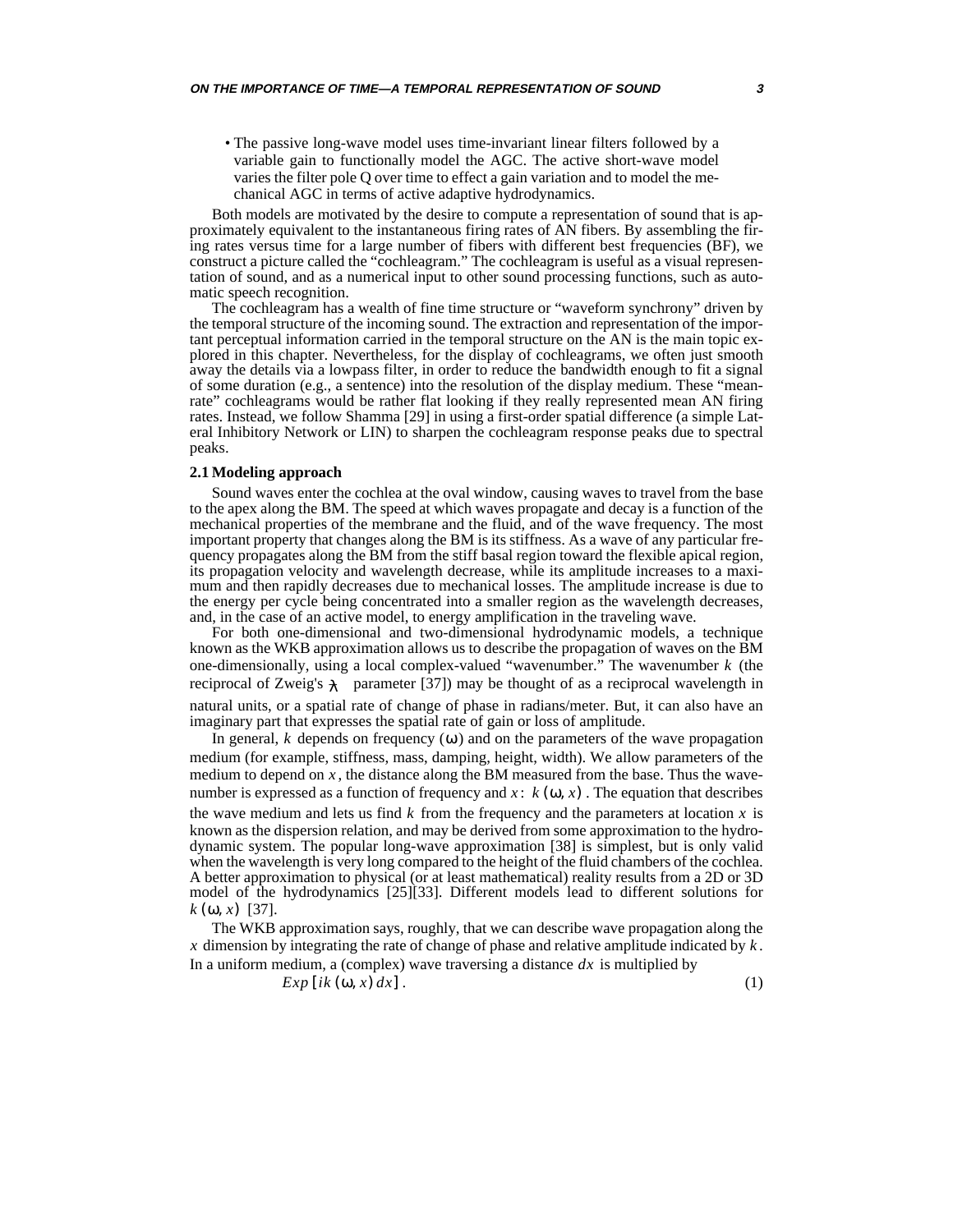According to WKB, in a nonuniform medium, as a wave traverses a region from  $x_1$  to  $x_2$ , it is multiplied by

$$
Exp\left[i\int_{x_2}^{x_2} k(\omega, x) dx\right].
$$
 (2)

The WKB approximation includes an amplitude correction factor as well. This factor depends on whether the wave being propagated represents pressure or displacement and insures the wave amplitude correctly accounts for energy as the wavelength changes. In the shortwave region, under an assumption of constant BM mass and width, no amplitude correction is needed for the pressure wave. On the other hand, an amplitude increase proportional to *k* is needed for the BM displacement or velocity wave. In the long-wave region, pressure amplitude decreases as $k^{-1/2}$ , while displacement and velocity increase as  $k^{3/2}$ . In the general 2D case, and for more general mass and stiffness scaling, amplitude scaling is more complex [\[15\].](#page-20-0) For our models, we choose ad hoc stage gains near unity that provide plausible correction factors and lead to good-looking results.

We model wave propagation using a cascade of filters by noting that the exponential of an integral is well approximated by a product of exponentials of the form

$$
e^{ik(\omega, x) dx}
$$
 (3)

for a succession of short segments of length  $dx$ . We then only need to design a simple filter

$$
H_i(\mathbf{w}, x) = e^{ik(\mathbf{w}, x_i) dx} \tag{4}
$$

for each segment of the model corresponding to BM location  $x_i$ . For short enough segments, the filter responses will not be too far from unity gain and zero phase shift, and will themselves be well approximated by low-order causal rational transfer functions (i.e., by a few poles and/or zeros).

The conversion of mechanical motion into neural firings is performed by the Inner Hair Cells (IHC) and neurons of the auditory nerve (AN). IHCs only respond to motion in one direction and their outputs saturate if the motion is too large. Thus a simple model of an IHC is a Half Wave Rectifier (HWR), while more complicated models might use a soft saturating HWR such as

$$
\frac{1}{2}\left(1+\tanh\left(x+a\right)\right). \tag{5}
$$

Even more realistic models of IHC and AN behavior take into account local adaptation, refractory times, and limited firing rates [\[19\].](#page-20-0) Our work is more interested in the average firing rate of a number of cells, thus we do not need this level of detail. Both cochlear models described in this chapter use a simple HWR as a detector.

All IHC models share the important property of acting like detectors. This means that they convert the pressure wave with both positive and negative values into a signal that retains both the average energy in the signal and the temporal information describing when each event occurs. Over a period of several cycles, the average pressure at a point on the BM will be zero. But by first using a HWR, or other hair cell model, the average will be related to the energy in the signal yet the fine time structure is preserved. This temporal information will be important later when trying to group components of a sound based on their periodicities [\[12\].](#page-20-0)

Such a non-linearity is important part of understanding the perception of sounds with identical spectra but different phase characteristics. One such set of sounds was studied by Pierce [\[24\]](#page-21-0). In his study, carefully constructed sounds with identical spectra but different phases were shown to have different pitches. A simple HWR dectector is sufficient to turn the phase differences into envelopes whose periodicities explain the different pitches.

Finally, a model of adaptation, or Automatic Gain Control (AGC), is necessary. In its simplest form, the response to a constant stimulus will at first be large and then as the auditory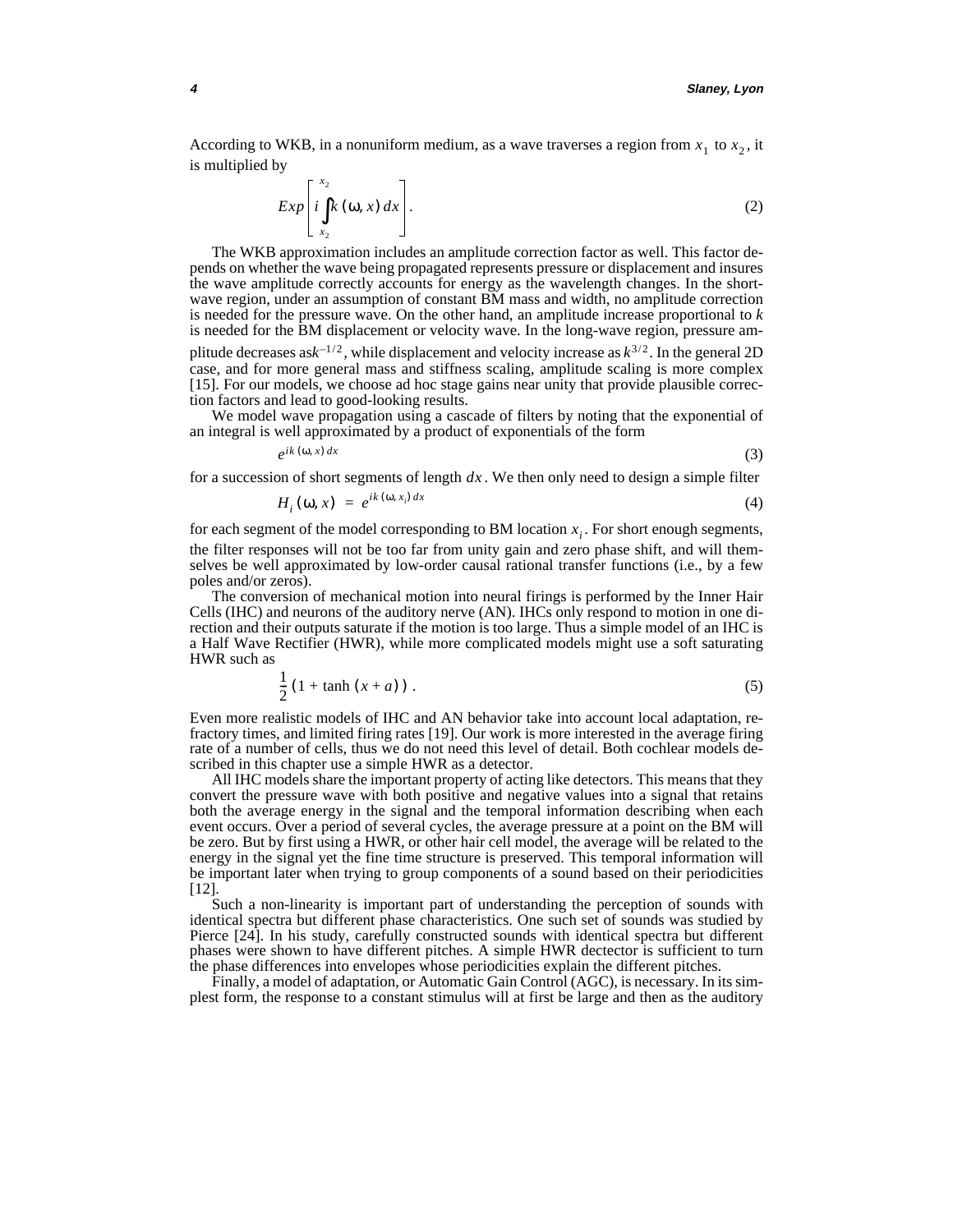<span id="page-4-0"></span>system adapts to the stimulus the response will get smaller. There are many types of adaptation in the auditory system that respond over a large range of time scales. Some of these adaptations affect the mechanical properties of the BM and thus change the wave propagation equation.

The interaction of sound levels and wave mechanics is clear in the iso-intensity mechanical response data of Rhode [\[27\]](#page-21-0), Johnstone [\[10\]](#page-20-0), and Ruggero [\[28\]](#page-21-0). Typical data are shown in Fig. 2. In all cases, the peak of resonant response is blunted at high sound levels, resulting in an increased bandwidth, a shift in best frequency, and a reduced gain for frequencies near the characteristic frequency (CF). These effects are qualitatively in agreement with the result due to reducing the pole Q in our active short-wave model. Our passive long-wave model, on the other hand, keeps the mechanics constant and applies a pure gain variation before the IHC. Models that rely on the place of maximum response can not realistically count on the cochlea to map a consistent frequency to a particular place. Using a Lateral Inhibition Network to shift the response peak closer to the sharp cutoff edges gives a more consistent mapping.



| SPL. | $Q_{3dB}$ | CF  |
|------|-----------|-----|
| 80dB |           | 10k |
| 60dB | 2.7       | 16k |
| 40dB | 4.8       | 17k |
| 20dB | 8.3       | 17k |

Fig. 2– Mössbauer data shows the non-linearity of the cochlea. This data, measured by Johnstone, shows the motion of the BM at four different sound levels. Note that the response is most highly tuned at the lowest sound levels. Adapted from [\[10\]](#page-20-0) with permission.

## **2.2 The Passive Long-Wave Model**

Our passive long-wave model was designed by Lyon [\[12\]](#page-20-0) based on a long-wave analysis of the cochlea by Zweig [\[37\].](#page-21-0) The implementation of this model is described by Slaney [\[30\].](#page-21-0) This model uses a cascade of second-order sections to approximate the complex, frequencydependent delay and attenuation a wave encounters as it travels down the BM. This model uses a HWR as a detector and four stages of a multiplicative AGC to model adaptation.

The transfer function for a stage of the model is based on an approximation to the longwave solution for a short section of the BM. The transfer function, or ratio of complex ouptut amplitude to input amplitude, over a length  $dx$  of the BM is a function of frequency,  $\omega$ , and is written

$$
\frac{P_o}{P_i} = A(\omega) e^{ik(\omega) dx} \qquad \text{with } k(\omega) = \frac{c}{\sqrt{\omega_R^2 + i\omega \omega_R^2 / Q - \omega^2}}
$$
(6)

where  $A(\omega) \approx 1$ . When the wavenumber k is real-valued, the transfer function contributes just a phase change and there is no change in amplitude. Negative imaginary values of *k*cause the exponential's mangnitude to be less than one and the wave to decay. The resulting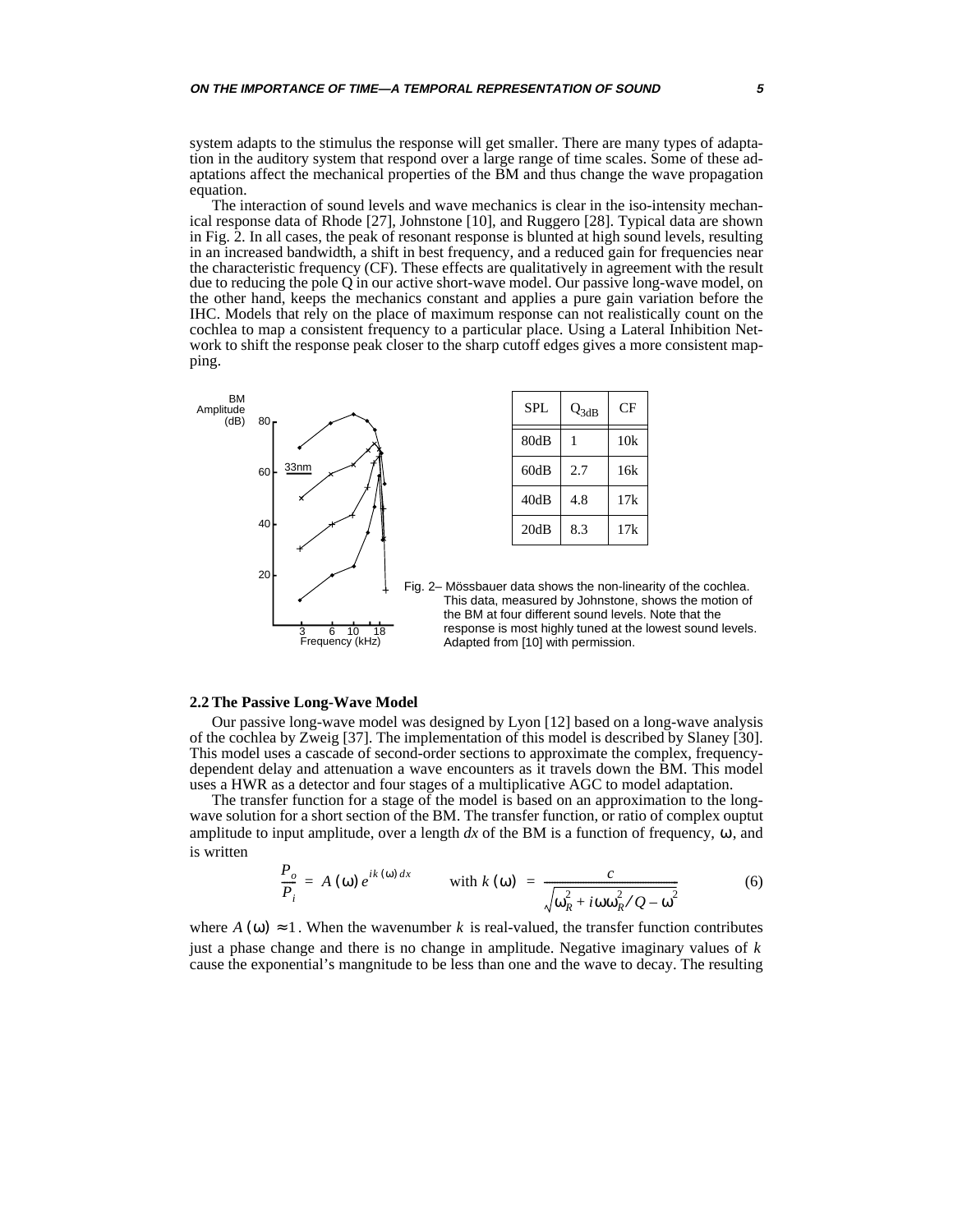<span id="page-5-0"></span>transfer function, as a function of sound frequency, for a small section of the cochlea with  $\omega_R$  near 5.8 kHz is shown in Fig. 3.



Fig. 3- The frequency response of a small section of a long wave model of the BM is compared to an approximation based on a second order filter. A large number of these sections are combined to form the overall lowpass filter Long Wave compined to form the overall<br>Approximation characteristic of the cochlea.

The parameters  $\omega_R$  and Q are local parameters for each small section of BM being modeled in the cascade. The resonance frequency,  $ω<sub>R</sub>$ , changes exponentially from 2π 20 kHz at the base of the cochlea to approximately  $2\pi$  20 Hz at the apex. The transfer function in Equation [\(6\)](#page-4-0) is a notch filter, and when the response is combined from the base to any point along the BM the result is a Low Pass Filter (LPF).

Equation [\(6\)](#page-4-0) describes the transfer function for a pressure wave traversing a section of length *dx*. Pressure is converted to BM velocity by the local BM impedance, which is essentially a simple resonator described by the same  $\omega_R$  and  $Q$  . We approximate the transfer func-

tion and the accompanying resonator using a biquadratic filter (two poles and two zeros). The resulting structure is computationally efficient and an adequate model of the cochlea for our purposes. This structure is shown in Fig. 4.



Fig. 4– A single stage of the cascade-parallel model is implemented with the second-order section shown on the left. The frequency response for one typical stage is shown in Fig. 3. The BM is simulated by combining stages into a cascade. The typical response, including a differentiator to convert to velocity, is shown on the right.

The bandwidth and center frequency of the notch varies as a function of the characteristic frequency corresponding to each position along the BM. The bandwidth of the poles is given by the expression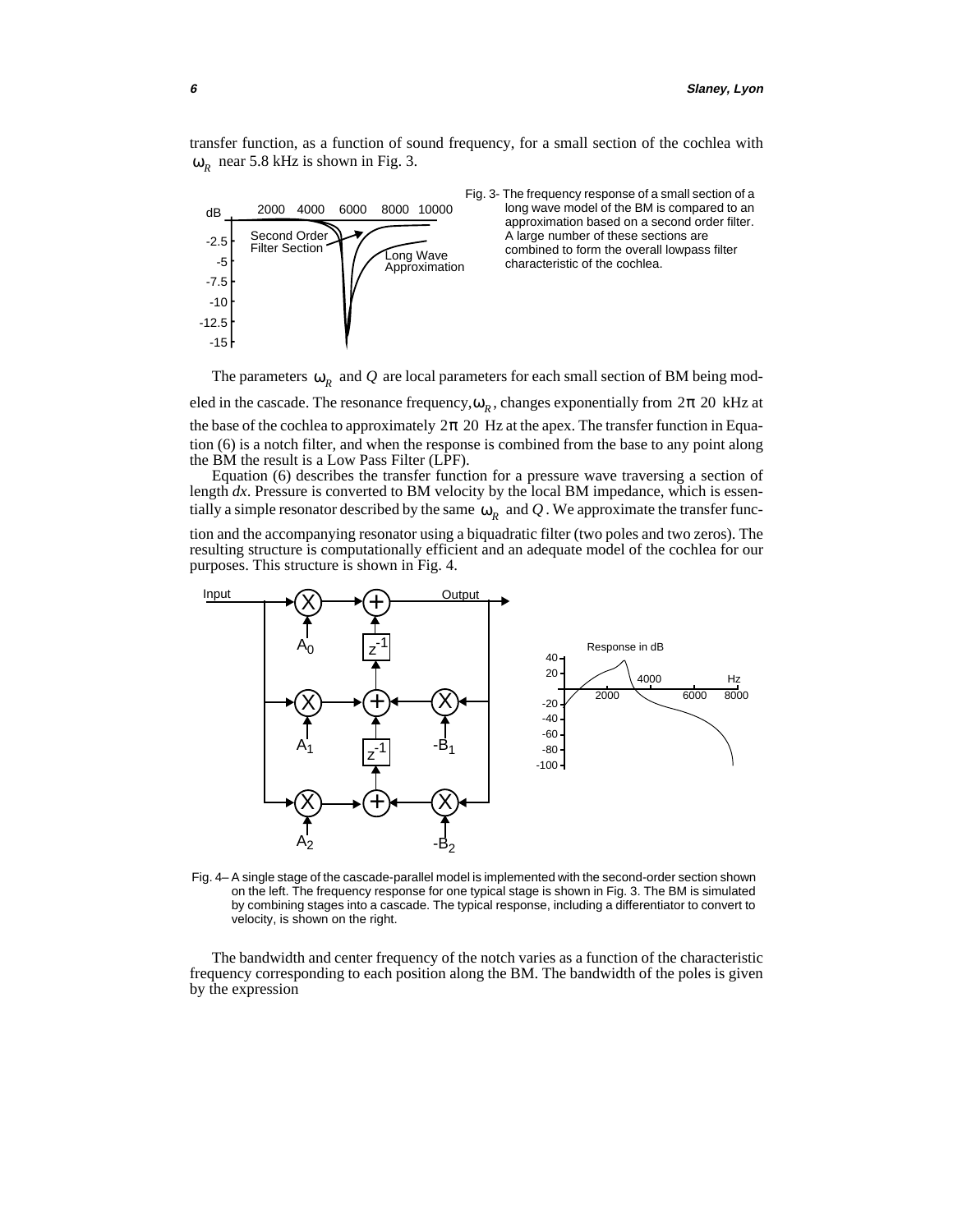$$
BW = \frac{\sqrt{f_{break}^2 + CF^2}}{Q_{hi}} \tag{7}
$$

and corresponds roughly to a critical band. Model parameters  $Q_{hi}$  and  $f_{\it break}$  specify the highfrequency limit of the pole Q, and the frequency that separates the nearly constant-Q and constant bandwidth regions. Filter stages are cascaded, with center frequencies from high to low, so that the center frequency of each stage falls a small fraction of the bandwidth below the center frequency of the previous stage.

The filter  $\mathcal{Q}_{hi}$  and the percentage of filter overlap are parameters of our long-wave model; no one value is correct for all situations. Instead, depending on the use, we often choose one of two values. If we are computing a cochleagram then we use a  $Q_{hi}$  of 8, which yields unrealistically sharp filters but produces a picture with good frequency-domain resolution. If instead we are looking at the periodicities of the signal by computing a correlogram, we can use a more realistic bandwidth and a  $Q_{hi}$  of 4. To keep the same number of channels per octave, we step the narrow filters by a factor of 25% of *BW* and the wide filters by 12.5% of *BW* (overlap 75% and 87.5% respectively).

An important step in a cochlear simulation is a model of adaptation. In our passive cochlear model this function is performed by time varying gains in an AGC loop. To simulate adaptation the AGC is operating at a point where it is sensitive to new sounds. After an increased sound loudness is detected, the gain is turned down. The structure of this multiplicative AGC is shown in Fig. 5. Four of these stages, each with a different time constant, are used to model the range of adaptation rates found in the auditory system.



While the passive long-wave model does a reasonably good job of calculating a cochleagram, it differs from the physiology in two areas. Most importantly, there is evidence that an active mechanical mechanism is part of the cochlea and serves not only to amplify lowlevel traveling waves but also to sharpen the iso-response mechanical tuning curves. Incorporating the AGC into the mechanical properties of the cochlea tends to compress the range of signal levels that need to be represented by neural circuits. This point is minor for highprecision floating-point computer implementations but is critical for the representation and for neurons, which have a limited dynamic range.

#### **2.3 The Active Short-Wave Model**

The second model we use in our work is based on two-dimensional hydrodynamics and includes negative damping to model the mechanical amplification of low-level signals by active outer haircells. This approach has been described by Lyon and Mead [\[14\] \[15\]](#page-20-0) in terms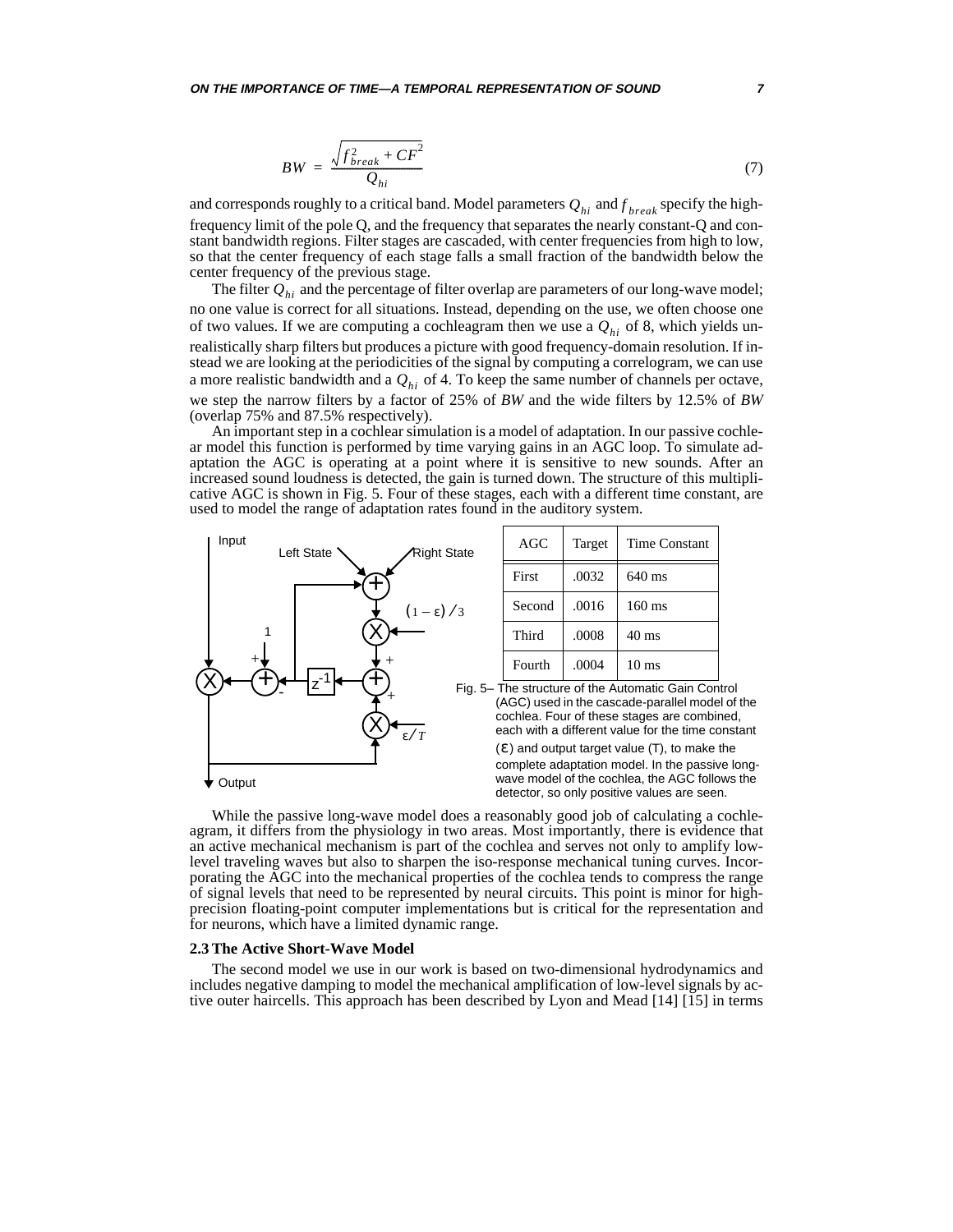of analog circuits. We have implemented their approach digitally, and extended it to include a coupled AGC loop that adapts the filters.

Though the model is based on a full two-dimensional analysis, we characterize it as a short-wave model to emphasize the importance of the short wavelength near the response peak, and to clearly contrast it with our long-wave model. Because of the short-wave behavior and the form of the active undamping and higher-order loss mechanisms we have used, it is possible to get a reasonably sharp response peak even with no BM mass [\[15\]](#page-20-0). This massless approach is not possible in a passive long-wave model. Finding a more realistic version of this class of model requires more data on BM mechanics and OHC micromechanics.

Like the passive long-wave model, our active short-wave model is built with a cascade of second-order filter sections that model pressure wave propagation. But in the short-wave model, the filter stages adapt in response to the sound level by lowering their pole Q when the local wave energy is high. The filters have unity gain at DC, for lossless propagation of low-frequency waves. When the pole Q is greater than 0.707 (the usual case), each filter has a frequency range over which its gain is greater than unity, implying active amplification. With quiet sounds, the Q values for each stage can be as high as 2. This results in gain peaks

for the cascade near  $2^{10}$  (60 dB), depending on parameters such as the filter overlap and step factor. Adjusting the Q values between 0.707 and 2 can change the overall filter cascade's peak gains by about 60 dB in response to sound levels over a 100 dB range.

The active cochlea has negative damping. This corresponds to a positive imaginary part of the wavenumber *k* and causes energy to be added to propagating waves. A wave of a particular frequency would grow without bound if the damping did not become positive at some place as the wave propagated. The curve of gain versus place for a particular frequency is also reflected in the curve of gain versus frequency at a particular place. Each filter stage needs to have a gain greater than unity followed by a falloff toward zero; a pair of poles is the simplest way to approximate this shape qualitatively.

In simple dynamic systems, damping is used to quantify the rate at which energy is dissipated over time. Negative damping in a dynamic system, or in a simple second-order filter, results in an instability. But with a propagating wave, damping quantifies the rate of energy dissipation per distance. Negative damping in a uniform medium would be unstable, but in a cochlea with changing parameters, each region can have negative damping for a range of frequencies, and positive damping for higher frequencies, with no instability. The negative damping of a section of the wave medium is captured via the WKB approximation as a gain greater than unity.

In the cochlea, there must be a physical limit to the amount of energy that can be added to a wave by active outer haircells. Therefore, at high sound levels the system must become passive, corresponding to reducing all the Q values to 0.707 or less in our model. Changing the Q values between the small-signal and large-signal limits results in an overall compressive behavior, in agreement with compression seen in the actual cochlear mechanics [\[16\].](#page-20-0)

In the cochlea, the level of OHC activity is probably controlled both by a fast local nonlinearity and by a slower feedback loop involving the cochlear efferents and the olivary complex. The degree of feedback and activity is not the same at all places, but is dependent on the signal spectrum. We model this control loop using a set of parallel time-space smoothing filters similar to those used in the coupled AGC of our long-wave model. Following the IHC detection nonlinearity, four filters with different time constants and space constants add their outputs. This sum is added to a minimum damping parameter to compute a filter stage's pole damping. The wide range of possible loop characteristics, nonlinearities, and binaural effects that no doubt occur in the olivary complex have not been explored, but this ad hoc AGC gives good compression and qualitatively correct shifts in CF, bandwidth, and phase. Due to the spatial coupling and the fact that cascaded stages interact, there is also a qualitatively reasonable two-tone suppression effect, as there was in the long-wave model [\[13\].](#page-20-0) The structure of this active and adaptive model is shown in [Fig. 6](#page-8-0).

The digital implementation of the active short-wave model uses a novel second-order filter structure, shown in [Fig. 7,](#page-8-0) in which one coefficient directly controls the pole damping, or 1/Q [\[35\]](#page-21-0). This allows us to connect the output of the AGC loop filters to the cascaded filter stages, without a block to convert pole CF and Q to filter coefficients. The CF parameter di-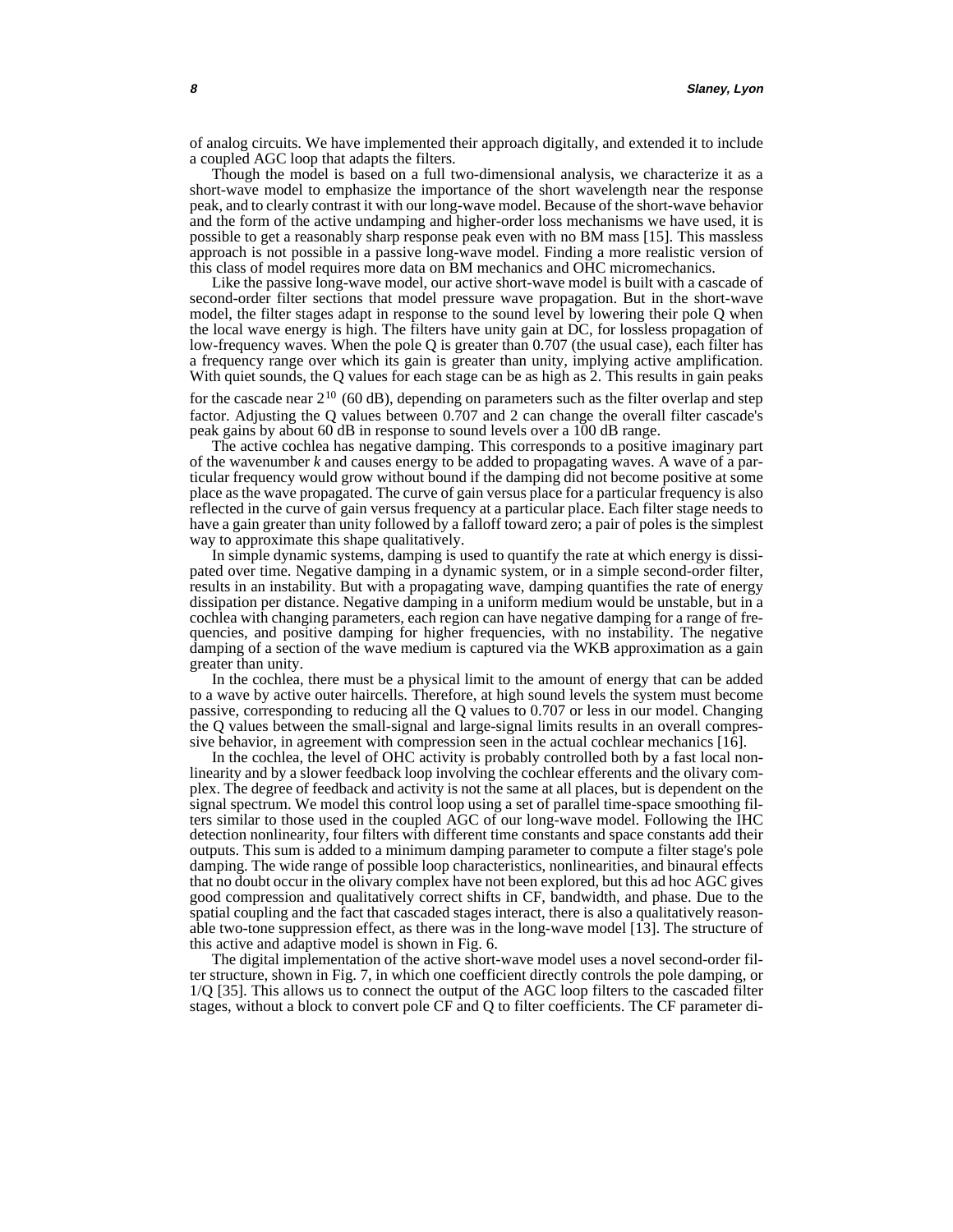<span id="page-8-0"></span>

Fig. 6– A more realistic model of the cochlea uses energy detectors that control the parameters of the cochlear filters. The AGC filters integrate the energy over time and space and control the damping of the BM filters.

rectly controls the pole frequency, and is a design parameter that is held constant for each stage. The separation of frequency and damping is exact only in the limit of low pole frequencies, and is usable with care up to only about half of the Nyquist frequency. Thus the highfrequency end of the short-wave model is not as high as it is for the long-wave model, for a given sound sample rate.



Fig. 7- This structure is used to implement a single stage of our model of the hydrodynamics of the cochlea. Unlike the structure shown in [Fig. 4](#page-5-0), the center frequency and the filter damping, or 1/Q, can be controlled directly.

## **2.4 Pictures**

A time-frequency representation is often used to analyze and display speech signals. Four representations of the utterance "Fred can go, Susan can't go, and Linda is uncertain" from the ESCA Sheffield Workshop are shown in [Fig. 8](#page-9-0) and [Fig. 9.](#page-10-0) [Fig. 8](#page-9-0) shows the conventional wide and narrow band spectrograms using the short-time Fourier Transform. These two spectrograms use two different window sizes and thus differ in their resolution in the time and frequency domains.

[Fig. 9](#page-10-0) shows two cochleagrams of the same utterance. The cochleagram, much like the spectrogram, is a function of time along the horizontal axis and cochlear place, or frequency, along the vertical axis. The darkness of the picture at each point represents the LIN enhanced average of the auditory nerve firing rate at each position along the BM. The spectrograms and cochleagrams show a remarkable similarity. The most noticeable differences in the pictures are the change in the scaling of the frequency axis and some enhancement of the onsets in the cochleagrams.

A more important difference can not be seen in these pictures. Because of the limited space on the printed page, each pixel in these cochleagrams represents the average cochlear firing rate over a period of approximately 5 ms. But the cochlea and the IHCs are exquisitely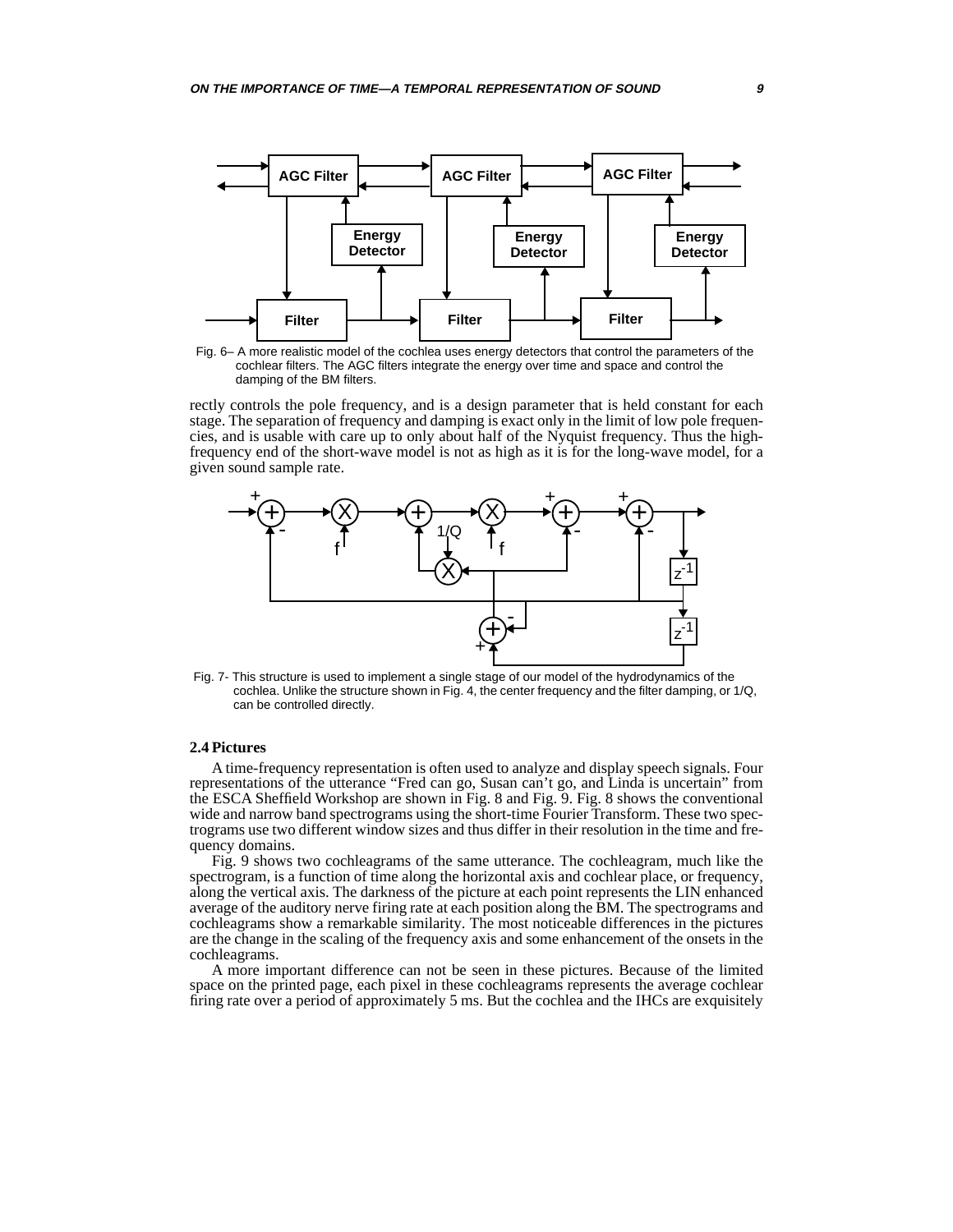<span id="page-9-0"></span>

Fig. 8- Narrow (top) and wide-band (bottom) spectrograms of the Sheffield 'clean.wav' utterance, "Fred can go, Susan can't go, and Linda is uncertain." These spectrograms were computed with the Signalyze program for the Macintosh using bandwidths of 20 and 200Hz, respectively.

sensitive to the time structure of each component of the sound. [Fig. 10](#page-11-0) shows an expanded view of the dipthong "rea" from the word greasy. At this time scale each glottal pulse and each waveform peak is visible. One can still follow the formant tracks, but in addition the glottal pulses that trigger the formant information allow one to group frequency channels that come from the same source.

We argue that this temporal information is important. Conventional models of audition base all performance on a suitably narrow resolution in the frequency domain. We feel this is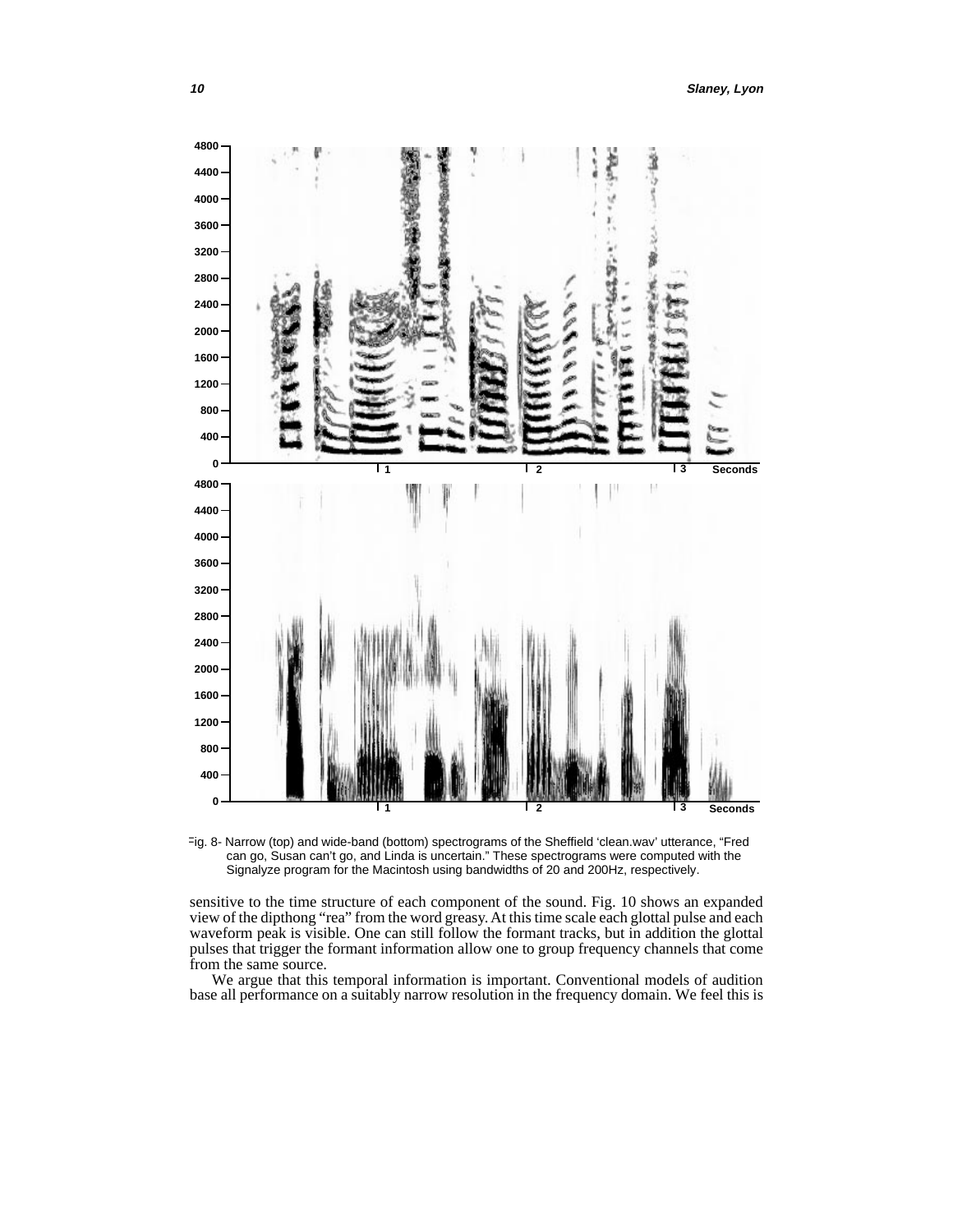<span id="page-10-0"></span>

Fig. 9 - Passive long-wave (top) and active short-wave (bottom) cochleagrams of the Sheffield 'clean.wav' utterance. The passive long-wave cochleagram was computed using the default MacEar parameters and "df=100 tau=1". The active short-wave cochleagram was computed using "df=100 tau=1 gain=.001".

unrealistic since the bandwidth and center frequency of the mechanical system change with level. Instead, if the auditory system is based on the temporal information in the signal then the performance of the system is relatively insensitive to each filter's bandwidth and center frequency. The correlogram is one way to capture the temporal structure in the cochlear output and is the subject of the remainder of this chapter.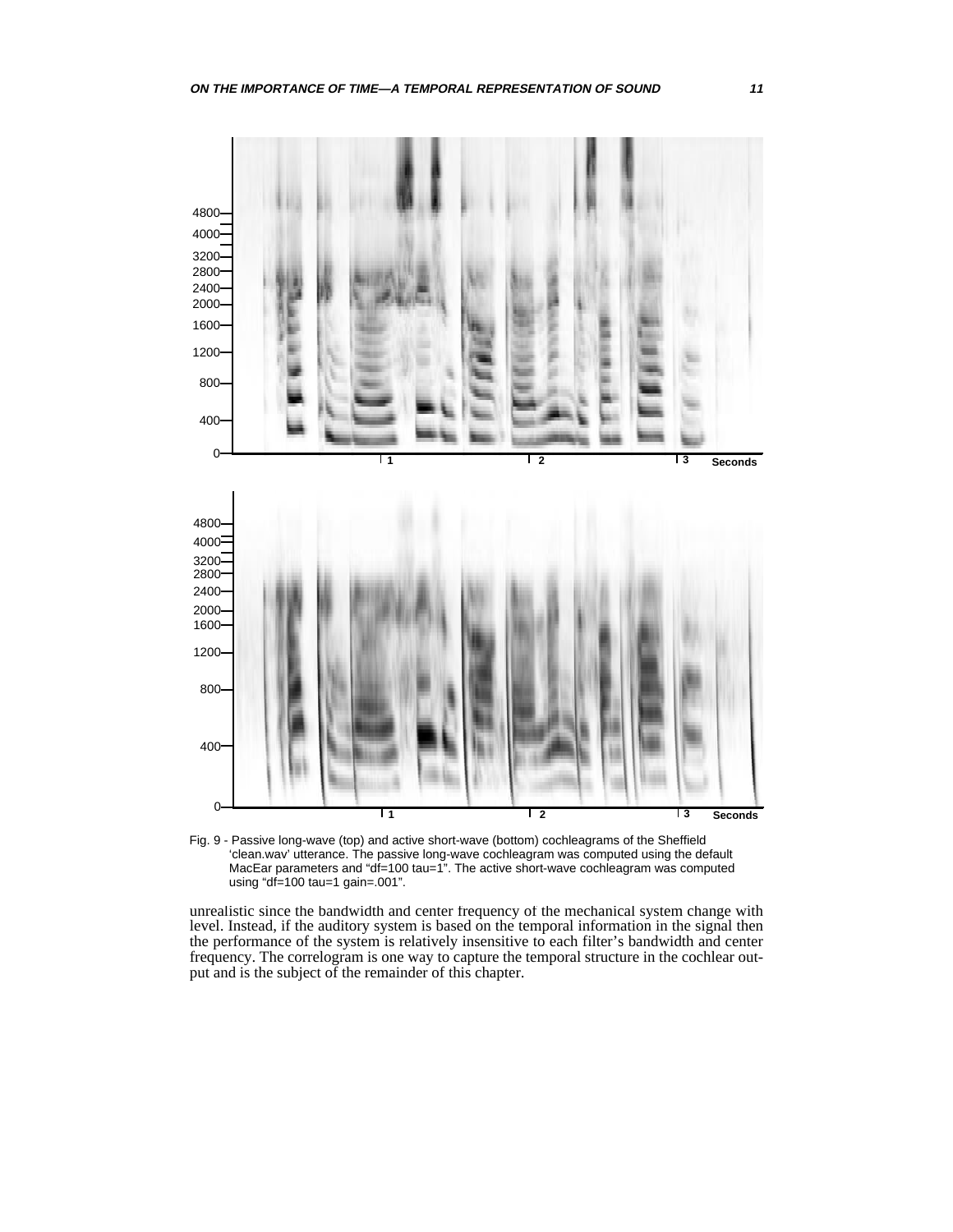<span id="page-11-0"></span>

Fig. 10- Expanded cochleagram of the dipthong "rea" in greasy from the Sheffield 'timit.dip' utterance. The first three formant tracks are shown (the lowest formant is excited with two harmonics). The vertical lines, each of which represents a glottal pulse, are tilted slightly due to the natural delay through the cochlea.

## **3 REPRESENTING TIME—THE CORRELOGRAM**

We use the correlogram to summarize the temporal information in the sounds we hear. This chapter argues that the correlogram is biologically plausible and serves as a representation that higher level processes can use to form auditory objects. The cochlea separates a sound into rather broad frequency channels yet retains the timing of the original sound. How is it that the brain extracts this information from the acoustic signal and uses it to group sounds?

The first step is to gather evidence of events that repeat. There are many ways to do this and in this section we will describe a range of techniques from those that are biologically plausible to those that can be efficiently implemented on a digital computer. We use the term correlogram, literally "picture of correlations," to describe the resulting sequence of images. While other researchers have described different implementations, we believe that each of these representations have the same goal: to represent the time structure of a signal.

In its ideal form, a correlogram is computed by measuring the short-time autocorrelation of the neural firing rate as a function of cochlear place, or best frequency, versus time. Since an autocorrelation is itself a function of a third variable, the resulting correlogram is a threedimensional function of frequency, time, and autocorrelation delay. For display, we assemble a frame of data, all autocorrelations ending at one time, into a movie which is synchronized with the sound.

An idealized structure to compute the correlogram is shown in [Fig. 11](#page-12-0). Sound enters the correlogram array from the cochlea, a picture is computed, and is then sent to higher level structures in the brain.

We can't show a correlogram on paper but we can show individual frames and talk about the significant features. More examples are available in a video report we have published [\[31\].](#page-21-0) [Fig. 12](#page-12-0) shows several correlograms and illustrates how the correlogram changes as the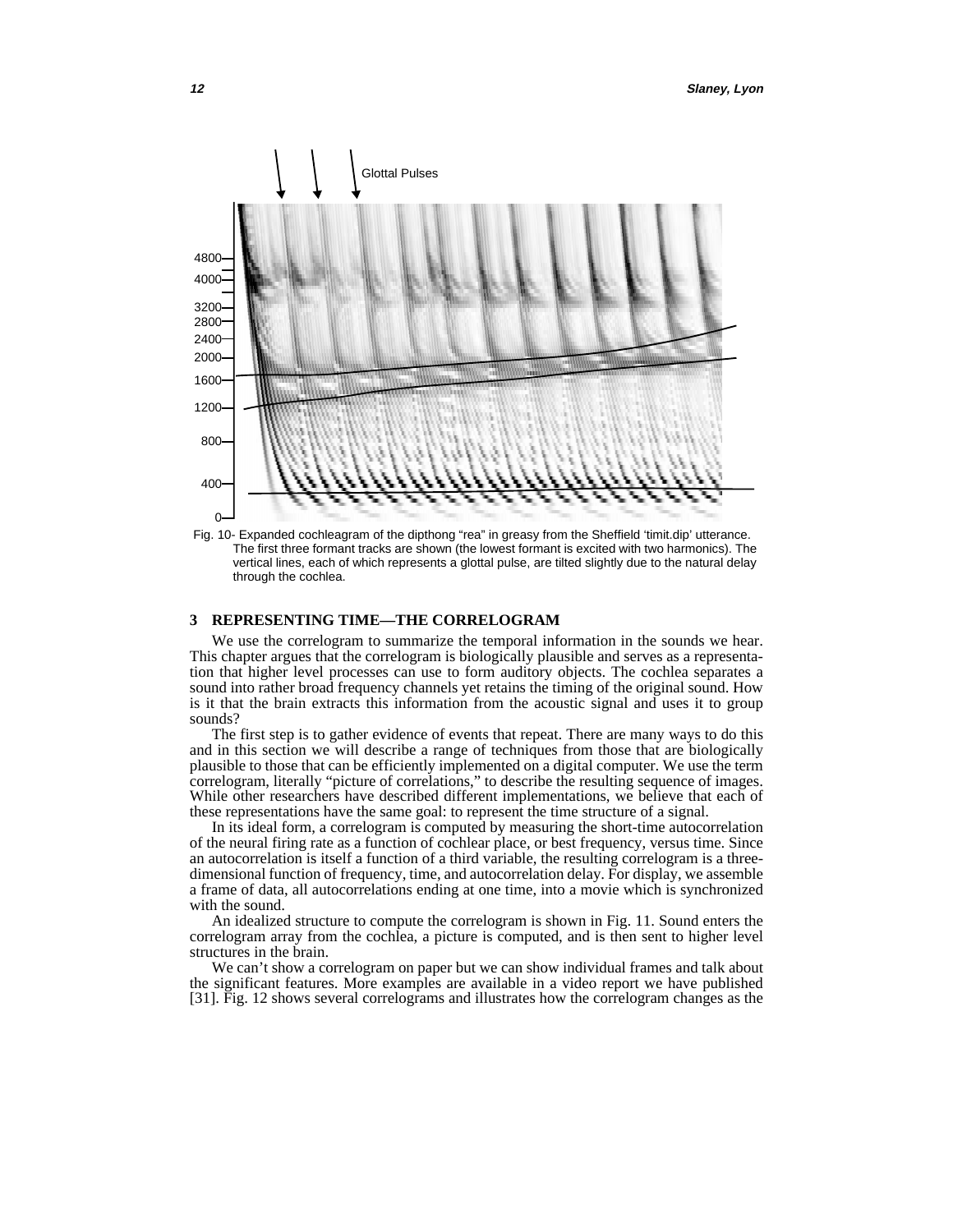<span id="page-12-0"></span>

pitch and formant frequencies of the sound change. Distance along the BM is shown on the vertical axis of a correlogram. Since each section of the BM is most sensitive to a single frequency the vertical axis of a correlogram roughly corresponds to frequency, with the base of the cochlea, or the part that is most sensitive to high frequencies, at the top and the apex, or the low frequency portion, at the bottom.



Autocorrelation time delay, or lag, is shown on the horizontal axis of a correlogram. The width of a correlogram is chosen to include time delays long enough to include the lowest expected pitch. Generally this is at least 10ms.

The activitiy of the correlogram is displayed as darkness in the image. As in a conventional spectrogram, dark areas represent autocorrelation lags and cochlear frequencies where there is a large response.

Voiced sounds, as shown in Fig. 12a-c, best show the utility of the the correlogram. Strong vertical lines at particular autocorrelation lags indicate times when a large number of cochlear channels are firing with the same period. This is a strong indication of a pitch which has a frequency inversely related to the autocorrelation lag. When the pitch increases, as shown between Fig. 12a and b the dominant line moves to the left, to a lag equal to the reduced period.

Horizontal bands are indications of large amounts of energy within a frequency band. The correlogram frames shown in Fig. 12a and c illustrate how the correlogram changes as the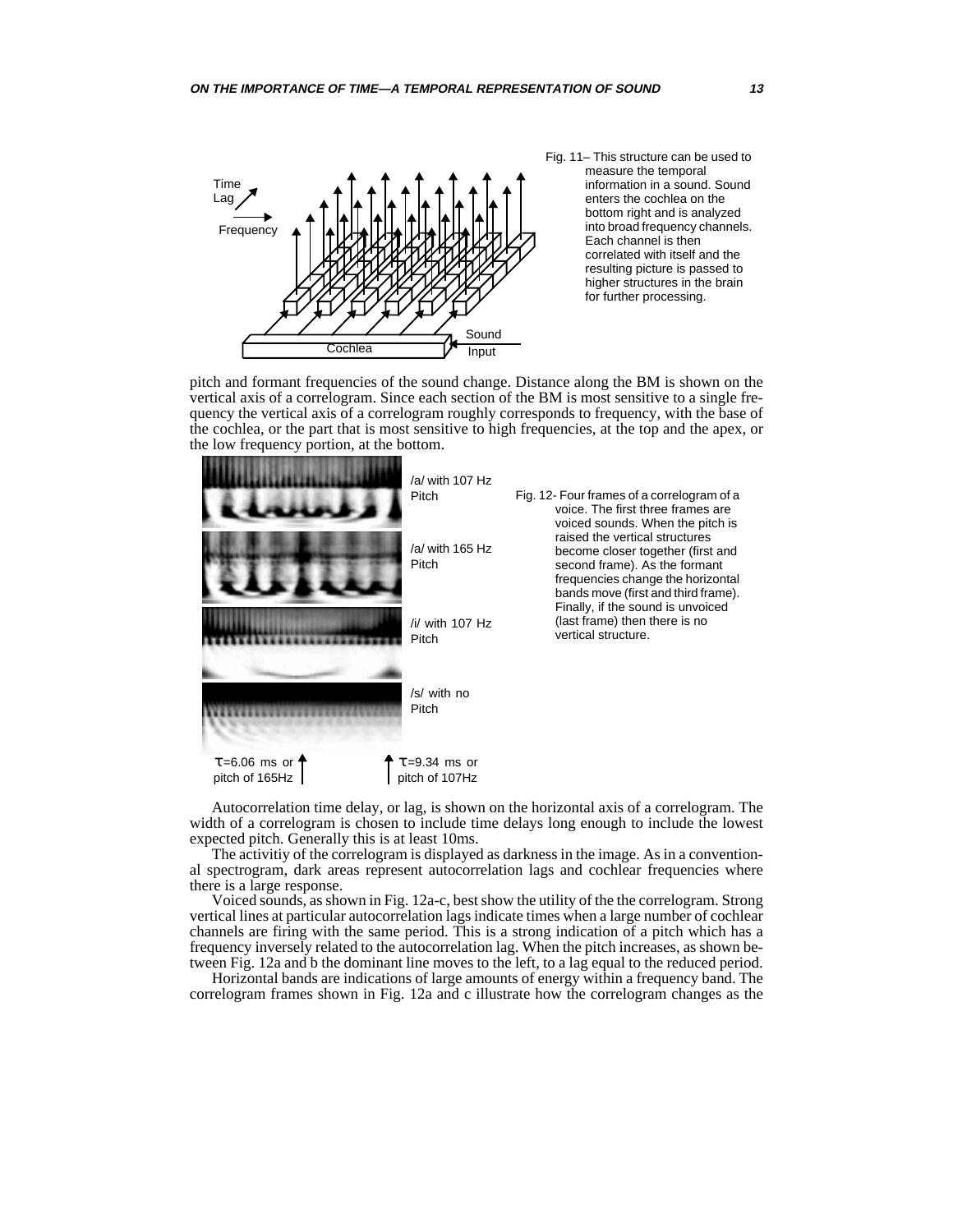vowel  $/a$  is changed to  $\pi/2$ . Note that the first formant drops while the second and third formants move much higher. Finally, only voiced sounds have a pitch. Unvoiced sounds, like the letter /s/, do not contain any periodic information and thus the correlogram is uniformly black for all BM channels that contain energy. This is shown in [Fig. 12d](#page-12-0).

An autocorrelation of  $x(t)$  is defined by the following integral

$$
R_{xx}(\tau) = \int_{-\infty}^{\infty} x(t) x(t-\tau) dt.
$$
 (8)

For dynamic signals, we are interested in the periodicities in the signal within a short window ending at time *t*. This short-time autocorrelation can be written

$$
R_{xx}(\tau, t) = \int_{0}^{\infty} x(t-s) x(t-s-\tau) w(s) ds = [x(t) \cdot x(t-\tau)] * w(t) \quad (9)
$$

where  $w(t)$  is an arbitrary causal window which limits the autocorrelation to a neighborhood of the current time. As indicated by the convolution form above, one way to calculate such a running autocorrelation is to filter the instantaneous correlation through a smoothing filter whose impulse response is a window [\[11\]](#page-20-0).

A slightly different definition is useful on a digital computer. By windowing the data first, we can implement the correlation using an FFT algorithm and reduce the computations by an order of magnitude or more. Now assume

$$
w(t) = 0 \text{ for } t < 0 \text{ and } t > T \tag{10}
$$

and form a windowed signal ending at a particular time t:  
\n
$$
y_t(s) = x(t-s) w(s).
$$
\n(11)

The windowed autocorrelation can now be written

*T*

$$
R_{xx}(\tau, t) = \int_0^t y_t(s) y_t(s+\tau) ds = F^{-1} ||F(y)||^2
$$
 (12)

where  $F$  and  $F^{-1}$  indicate the forward and the reverse Fourier Transform. This equation can be rewritten to make it more like Equation (9)

$$
R_{xx}(\tau, t) = \int_{0}^{T} x(t-s) w(s) x(t-s-\tau) w(s+\tau) ds.
$$
 (13)

The correlogram is also a function of BM position or frequency. Using Equation (9), we can write the following equation for the correlogram as a function of the cochlear firing rate  $x_f(t)$  at the position along the BM most sensitive to a sinusoid of frequency *f*. The most general form of the correlogram is written

$$
C_f(\tau, t) = \int_0^\infty x_f(t-s) x_f(t-s-\tau) w(s) ds.
$$
 (14)

Autocorrelations are often normalized so that the value for zero lag is equal to one. Such normalization reduces the dynamic range required for display, but completely eliminates any indication of the relative power in different frequency channels. Since autocorrelation doubles the dynamic range required to represent varying signal levels, we partially normalize by the square root of the power. This serves as a compromise so that a correlogram can be displayed with a dynamic range comparable to the cochleagram. This is written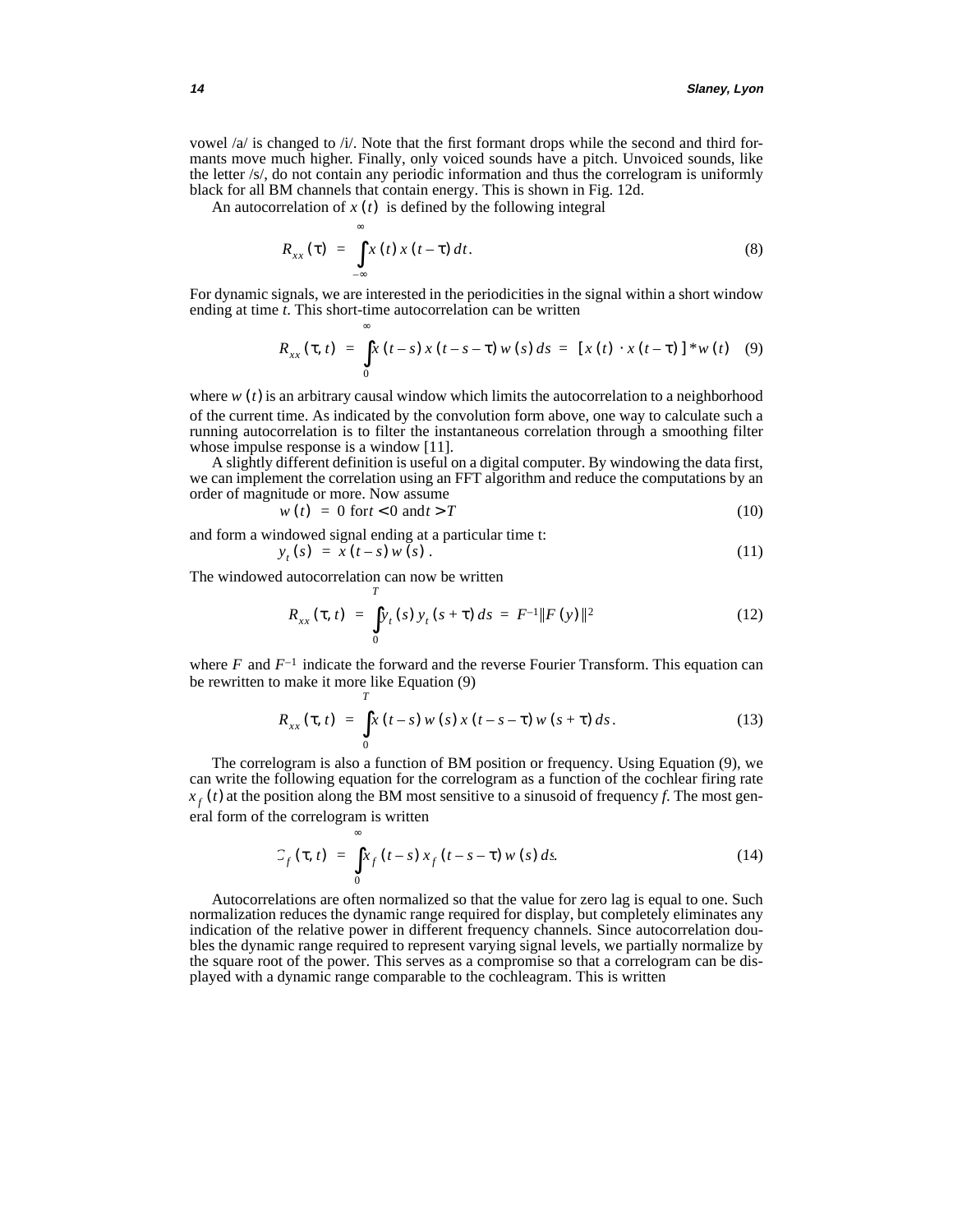<span id="page-14-0"></span>**ON THE IMPORTANCE OF TIME—A TEMPORAL REPRESENTATION OF SOUND 15**

$$
\hat{C}_f(\tau, t) = \frac{C_f(\tau, t)}{C_f(0, t)^{1/2}} \quad . \tag{15}
$$

Since the autocorrelation of a non-negative function is also non-negative, the resulting normalized correlogram will have values between 0 and a maximum value that we scale for the display technology.

The correlogram as described above is a continuous function of time, frequency, and autocorrelation lag. We have already sampled the auditory input as a function of time and the BM as a function of place or frequency. Sampling the auditory input means that only discrete time lags are possible in the autocorrelation without interpolating to a higher sample rate.

Still, the value of the correlogram at any one frequency and lag changes at every sample time. There is no way to display 16000 or more correlogram frames per second, so instead we subsample the correlogram to a more manageable rate of 10 to 30 frames per second. Thus to prevent temporal aliasing it is necessary to lowpass filter the correlogram. The easiest way to accomplish this filtering is to choose the correlogram window so that it is an appropriate lowpass filter. Without much biological evidence to base a window length on, we instead choose a Hamming window twice as long as the frame sampling interval. This serves to average the correlogram over a long enough interval to prevent aliasing.

There are many ways to measure periodicites and implement a correlogram. The correlograms in this chapter were computed on a digital computer using an FFT to efficiently implement the correlation operation. But there is little reason to think that neurons would use an FFT. Instead a direct solution, like that shown in Fig. 13 is more plausible. In this implementation a neural delay line, perhaps using a combination of axonal delays and neural resonators, delays a copy of the signal. For each time delay, a neuron fires when both the delayed and undelayed inputs are active at nearly the same time. A second neuron then sums the number of coincidences and remembers them over a small window in time. This second neuron can be called a leaky integrator or lowpass filter. Structures similar to the correlator shown in Fig. 13 have been found in the owl [\[5\]](#page-20-0) for doing binaural cross-correlation and in the bat [\[34\]](#page-21-0) for echo location.



Fig. 13- This simple structure, first proposed by Licklider in 1951, can be used by the brain to calculate a correlogram. For each time lag, delayed (bottom line) and undelayed versions of the auditory signal are multiplied together and integrated. The two boxes labeled "NL" are optional non-linear processing steps.

While the correlogram was first proposed in 1951, only recently has it become feasible to explore the use of the correlogram with multiple seconds of sound. Using an FFT on a Cray YMP supercomputer we can compute one second of a correlogram with about a second of CPU time. The same calculation takes about a half hour on a small personal computer.

An even more efficient implementation is possible using analog silicon VLSI as described by Lyon [\[17\]](#page-20-0). Using low-power sub-threshold CMOS transistors, the chip computes a realtime video correlogram from a microphone input. This implementation combines a cascade of analog filters, simulating the cochlear transmission line, with an array of Charge-Coupled Device (CCD) delay lines. At each position in the correlogram array (frequency versus lag) there are four CCD gates, a transistor multiplier, a capacitor to sum the current output, and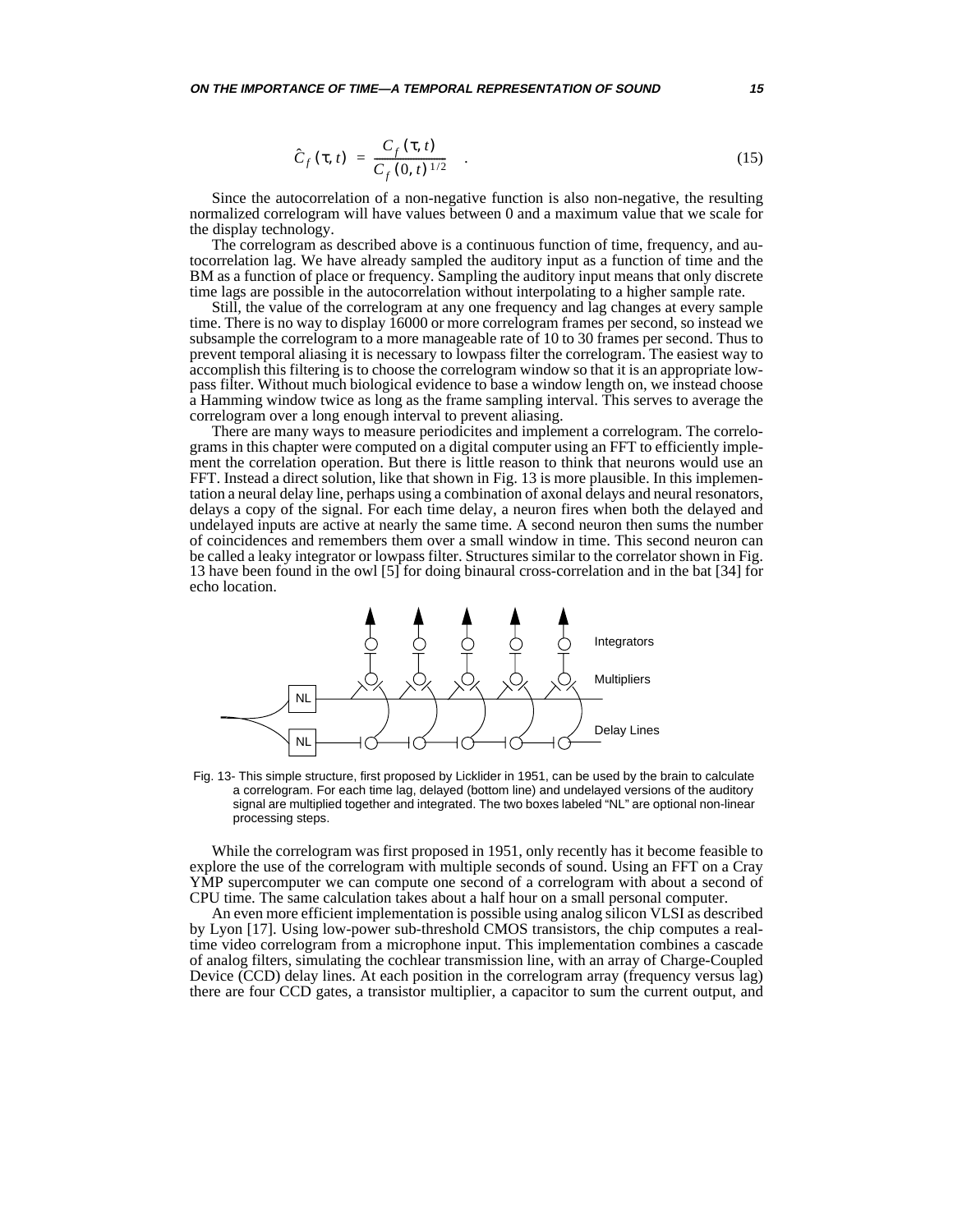video scan-out circuitry. A separate gate array generates the video timing and addresses the correlogram pixels in the proper order. The two chips produce a recognizable correlogram, not as precise as the digital versions, but which can be computed using a single 9 volt radio battery for power.

There are many ways to compute variations of a correlogram. One way to describe these implementations is shown in [Fig. 13](#page-14-0). This is a generalization of the basic correlator described above and includes two optional non-linearities that modify the neural input. In a method proposed by Patterson [\[23\],](#page-21-0) only the non-linearity in the undelayed signal path is present. This non-linearity is an adaptive peak picker and produces a binary output when it sees a major peak. As each peak occurs the delayed input signal is transferred to the leaky integrators. An approach first described by Weintraub [\[36\]](#page-21-0) uses identical non-linearities in each path. Each non-linearity replaces the original waveform with an impulse train that represents the location of each peak in the waveform. In addition, the impulses of the signal are scaled by the energy in the original peak. In both cases, the large amounts of data that are combined to form a single frame of a correlogram help to average out the noise caused by these approximations.

Another technique which might be used to generate a correlogram is to model chopper cells in the Cochlea Nucleus [\[8\]](#page-20-0) and to count their output spikes. Chopper cells prefer to fire at a fixed rate and tend to lock to sound periodicities. It is easy to imagine that these cells could be used to measure the periodicities in an auditory signal. We have not yet tried to generate a correlogram using this approach.

## **4 APPLICATIONS**

Let us review our progress to date. We believe we have a good understanding of how to make a cochlear model. The models we describe here are a severe simplification of the complex behaviour of the cochlea, designed to preserve the aspect most relavent to auditory processing. This we believe is the temporal information in the signal. While there are many details that remain to be worked out, one can now choose any number of models that can be used to model various aspects of the cochlea.

One aspect that is clear, at least to us from our review of cochlear mechanics, is that the tuning curves can not be sharp enough to account for all the exquisite properties of the human auditory system. But yet the system is quite good at preserving the temporal information in the signal. Even above 3khz, where phase locking to high frequencies is lost, auditory nerves preserve the envelope and thus the timing of the glottal pulses. The correlogram is one way to capture this temporal information.

Given a temporal representation of sound one certainly wonders what it is good for. This section describes the use of the correlogram as a tool for visualization, a model of pitch perception, and our efforts to perform sound separation using this representation.

#### **4.1 Sound Visualization**

The most striking property of a correlogram movie is that the visual and acoustic experiences are so similar. It is intuitively appealing to be able to see sounds in much the same way that we hear them. It is, of course, hard to share this kind of experience in a book, but we can illustrate some of the things we have seen.

A simple example is provided by "Strike Note of a Chime," Demonstration Number 24 from the Acoustical Society of America's *Auditory Demonstrations* CD [\[9\]](#page-20-0). Bells are interesting because they are inharmonic, with several different mechanical modes. Each mode corresponds to a resonance at a different frequency and the inharmomic relationship between these resonances accounts for the rich sound associated with a bell.

[Fig. 14](#page-16-0) shows several frames of a correlogram of a bell. At first, there are many harmonics and the sound is quite rich. Different overtones decay at different rates as is seen in the second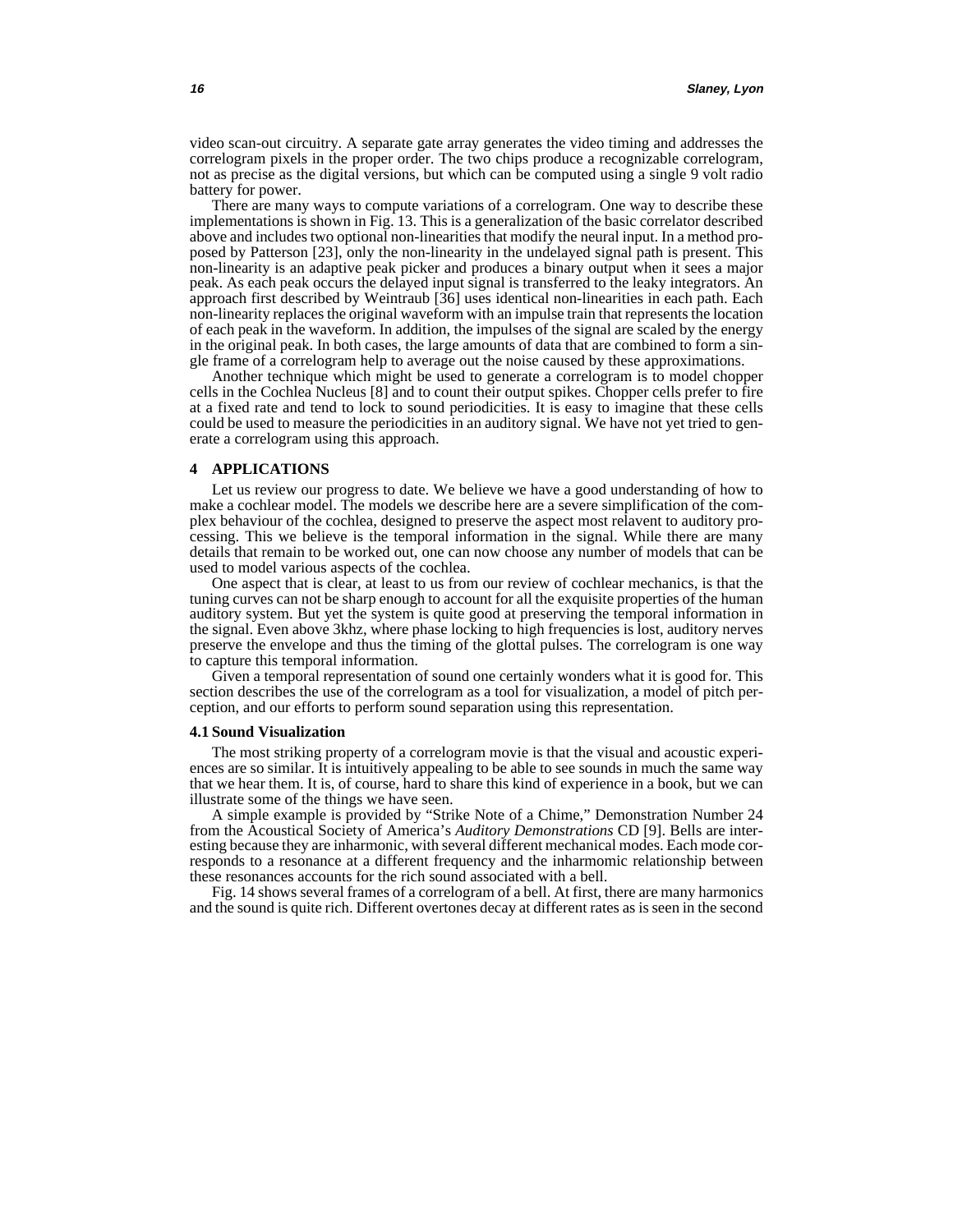components left. 0.0 Seconds 0.2 Seconds 0.6 Seconds

<span id="page-16-0"></span>and third frames. Finally after two seconds, or the last frame, there are only two (inharmonic)



Fig. 14- Correlogram of the Strike Note of a Chime. Five frames show the different decay rates of the resonating modes of an orchestral chime. This example is Demonstration 24 from the Auditory Demonstrations CD [\[9\].](#page-20-0)

# **4.2 Pitch**

Pitch is an obvious quantity to measure with a correlogram. Licklider originally proposed the correlogram as a pitch model and only recently has it been studied and compared to human performance [\[20\]\[21\]](#page-20-0)[\[32\]](#page-21-0). The results closely match the published literature for all experiments except those based on loudness changes.

Pitch is measured from a correlogram as shown in Fig. 15. After the correlogram is computed, evidence for a pitch at each lag is found by summing across channels. The resulting function is called a summary correlogram. It measures how likely a pitch would be perceived with the given time delay. Inverting this time delay gives the resulting pitch frequency.

It is important to realize that pitch is not a single valued function. Pitch is conventionally defined as "that attribute of auditory sensation in terms of which sounds may be ordered on a musical scale." But, for many sounds any number of frequencies can be called the pitch. Most engineering solutions reduce pitch to a single valued quantity, but the correlogram pitch detector described in Fig. 15 estimates the likelihood that a pitch exists at the corresponding time delay. If a single pitch estimate is desired then one solution is to choose the largest peak and call this the pitch.



Fig. 15- Human pitch perception can be modeled with this correlogram technique. After computing the correlogram, a summary correlogram is computed (third box) by summing the correlation across channels, or along vertical lines. The numbers in parenthesis show the typical amount of data at each time step.

[Fig. 16](#page-17-0) shows the processing involved in a pitch detector we have built [\[32\]](#page-21-0).This pitch detector adds two additional ad-hoc stages to improve the system's performance with realworld sounds. We have not found these stages to be necessary with synthetic sounds, but with real sounds we have found they improve the performance of our pitch detector. Fortunately, neither step is hard to implement with neural circuits.

To compute a pitch, a correlogram of the sound is first non-linearly filtered to emphasize the vertical structures in the correlogram. This is equivalent to biasing the pitch detector so that it will emphasize sounds that are harmonic. The summary correlogram is computed, and then a final stage of sub-harmonic processing is performed. In our pitch detector this is implemented using the narrowed-autocorrelation idea proposed by Brown [\[3\]](#page-20-0). This type of pro-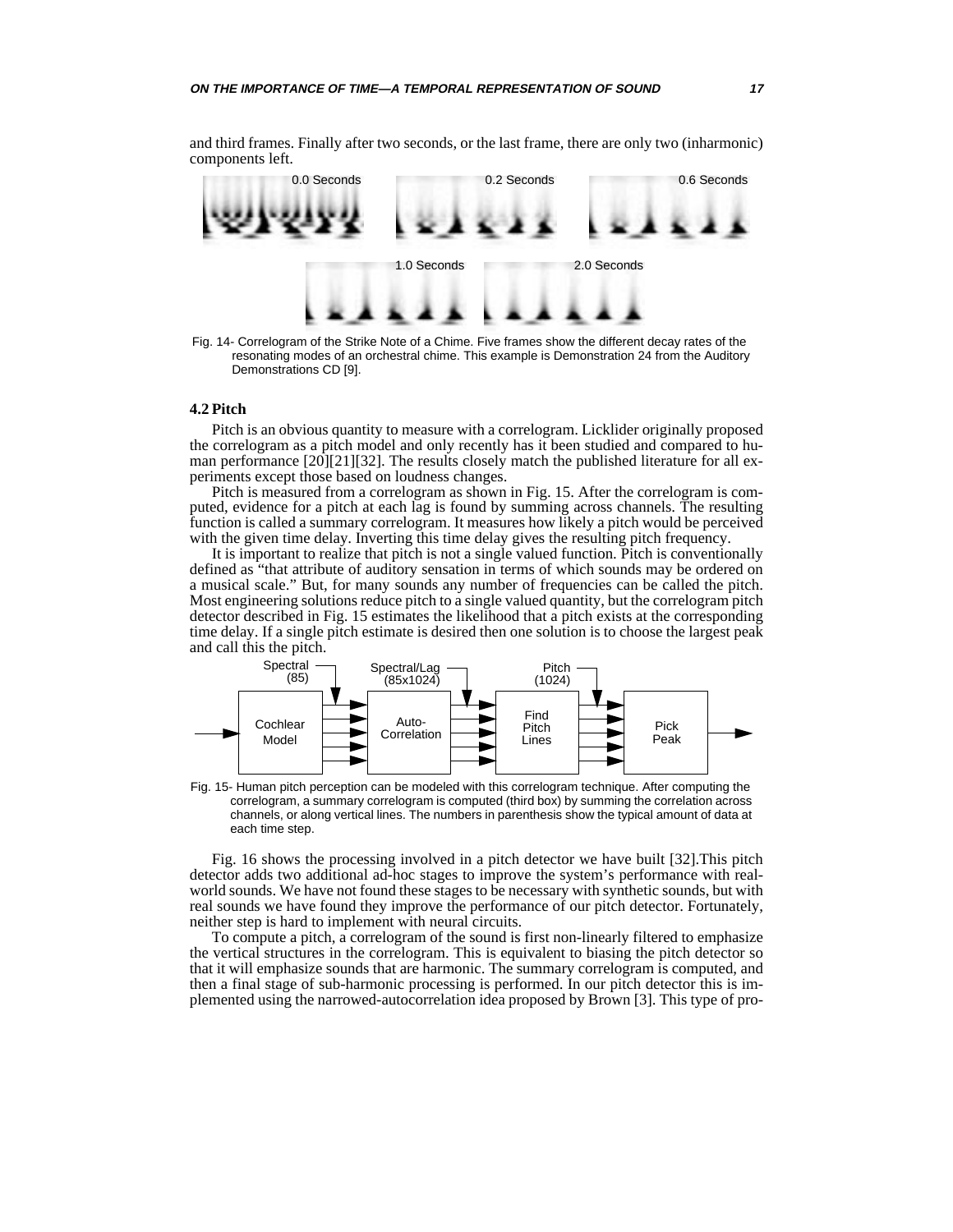<span id="page-17-0"></span>

Fig. 16- Pitch of a vowel. Data processing steps in a correlogram pitch detector are illustrated here. After computing the summary or integrated correlogram, subharmonics are considered using the narrowed autocorrelation technique. Finally, if desired, the highest peak can be chosen and considered the pitch.

cessing is equivalent to the sub-harmonic analysis proposed by Hermes [\[7\]](#page-20-0) and the pitch spiral proposed by Patterson [\[22\].](#page-20-0)

In our pitch detector, a single pitch value is independently chosen at each frame time (30 times a second). This pitch detector has no history so it is quite happy to choose a completely different pitch at each frame. Humans do not work this way: instead we use the pitch at recent times to help us to choose the most likely pitch in the future. The result is that if two pitches are equally likely then this pitch detector will oscillate between the two possible choices. A better choice would be to model the dynamics of pitch perception, perhaps based on the data for pitch just noticable difference (JND) as a function of time interval [\[1\].](#page-20-0)

[Fig. 17](#page-18-0) shows the pitch measured from a sound with an ambiguous pitch, the continuous Shepard tones by Jean-Claude Risset from the ASA *Auditory Demonstrations* CD (Demonstration 27). In this example the pitch is heard to constantly fall. But analysis by correlogram shows that at each frame a number of pitches are possible, each separated by an octave. Our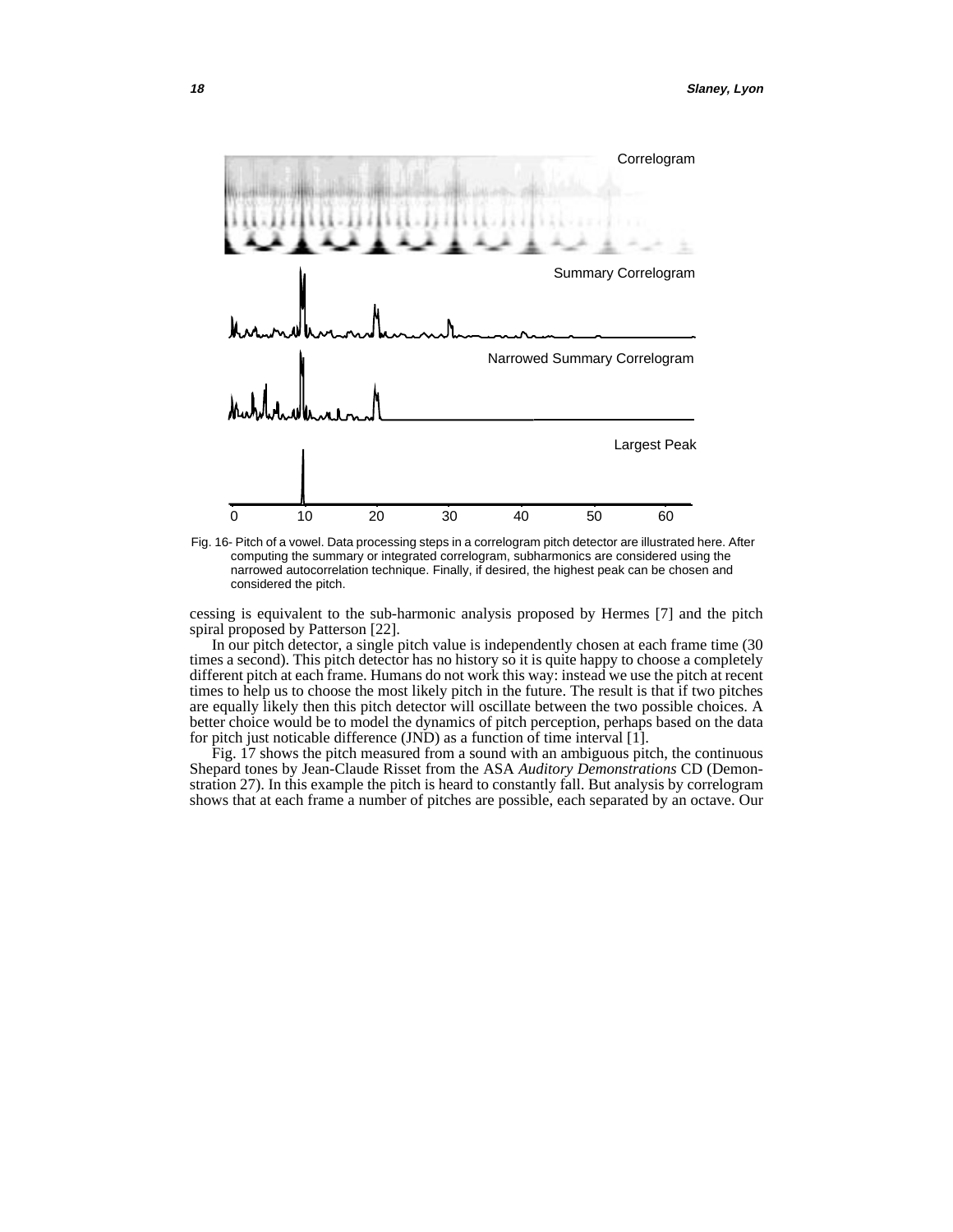<span id="page-18-0"></span>pitch detector is happy to oscillate between likely pitches but humans tend to follow a single pitch track, perhaps over many octaves.



Fig. 17- Pitch of the continuous Shepard tones. Note that the correlogram pitch detector described in this chapter does not enforce any frame-to-frame coherence. Thus it is equally likely to choose either pitch if the summary correlogram assigns the two periods similar magnitudes.

## **4.3 Sound Separation**

Our ultimate goal with correlogram processing is to understand how humans separate the sounds in our environments. Even with a monaural recording we are quite good at separating out the vocals from an instrumental track, hearing a bird as a separate object outdoors, or even listening to a single conversation in a noisy room.

There are many cues [\[2\]](#page-20-0) that we use to group pieces of a sound into a whole auditory object. Some of the cues we have studied are onsets, pitch, and common modulation. A good example of the power of common modulation is the Reynolds-McAdams oboe [\[18\]](#page-20-0)[\[26\].](#page-21-0) In this sound a single oboe sound was analyzed into its even and odd frequency harmonics. Then the harmonics were put back together, but each set of harmonics was independently jittered. At first, the harmonics are fixed and the sound is heard as the original oboe sound. After a few seconds the vibrato is turned on and the two sets of harmonics are heard as separate objects. The odd harmonics sound like a clarinet since clarinets have most of their energy in the odd harmonics. The even harmonics go up an octave in pitch and sound like a soprano.

[Fig. 18](#page-19-0) shows correlogram frames that represent this sound. Over time the movie shows the even harmonics moving left and right. The odd harmonics are moving independently and the original oboe sound splits into two sounds. The pitch tracks for the two sets of harmonics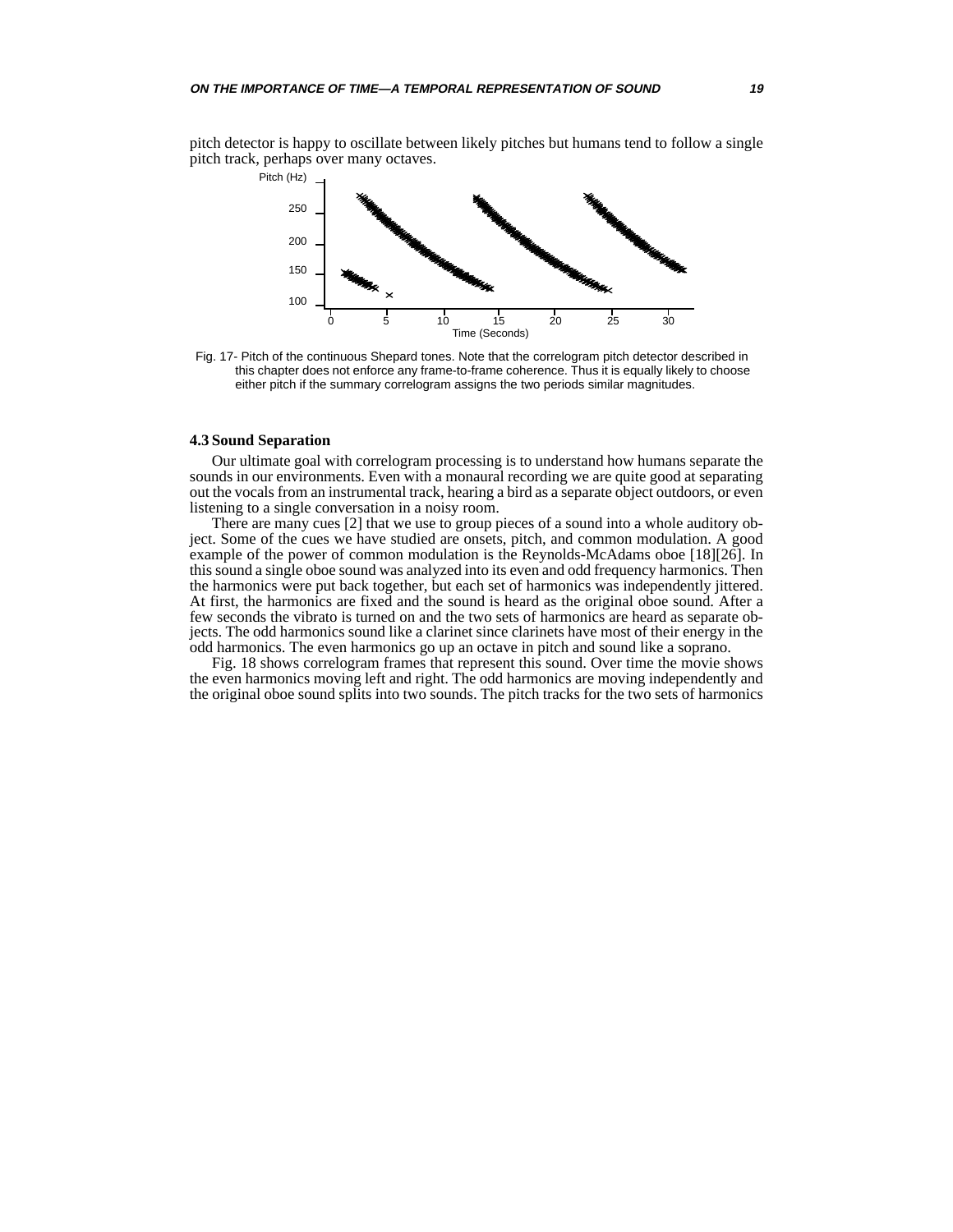<span id="page-19-0"></span>are shown in Fig. 19. At this time we do not know whether this grouping is based on detection of the FM modulation or synchronous onset detection in the correlogram domain.



Fig. 18- Three frames illustrating the correlogram of the Reynolds-McAdams oboe. The left frame shows the correlogram of the combined sound (even+odd harmonics) when the sets are slightly inharmonic. Note that the right most pitch line (at arrow) is no longer straight. The middle frame shows the correlogram of just the odd harmonics, or the clarinet. The right frame shows the correlogram of the even harmonics, or soprano. When this soud is played for human listeners, the independent vibrato clearly causes the sound to split into two objects.



Fig. 19 - Pitch of the odd harmonics (clarinet, bottom) and even harmonics (soprano, top) are shown here as a function of time. At first, the harmonics are held fixed and the original oboe sound is heard. After three seconds the independent vibrato is turned on and the sound separates into a clarinet and a soprano.

More work needs to be done to build models of sound separation that take into account the dynamics of the auditory system. The correlogram can quantify the short term periodicities (less than 25 ms) in the signal but does not capture the information at longer time scales. For example, a voiced signal can be thought of as a vocal tract signal modulated by the glottal pulses. The correlogram does a good job of representing the amplitude modulation or pitch of the voiced signal as activity in a spatial map. But modulations with even lower frequencies, such as the 6 Hz tremelo of a human voice, are not explictly represented. Higher level models of the auditory processing will need to represent these longer time scales in order to understand the dynamics of real sounds.

**Acknowledgements:** Over the years many of our colleagues have helped us as the ideas presented here evolved. We especially want to acknowledge the discussions we have had with the people at the Hearing Seminar at Stanford's CCRMA, and at Caltech's computational and neural systems group. We would specifically like to thank our colleagues Bill Stafford, Daniel Naar, Richard Duda, and Steve Greenberg for their support and encouragement.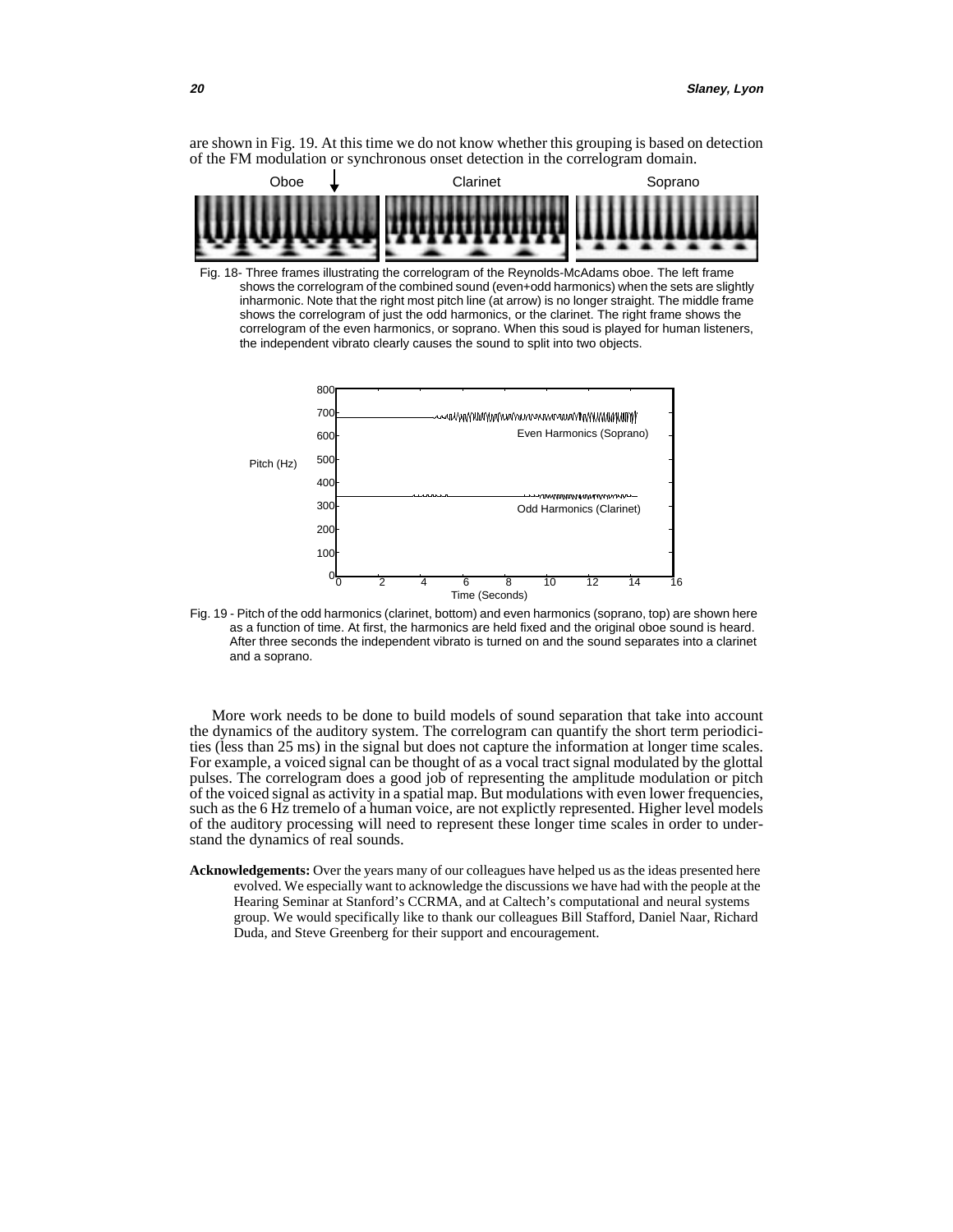#### <span id="page-20-0"></span>**References**

- [1] Johan 't Hart, René Collier, and Antonie Cohen. *A Perceptual Study of Intonation: An Experimental-Phonetic Approach to Speech Melody*. Cambridge, England: Cambridge University Press, 1990.
- [2] Albert S. Bregman. *Auditory Scene Analysis*. Cambridge, MA: Bradford Book, MIT Press, 1990.
- [3] Judith Brown and Miller S. Puckette. "Calculation of a 'narrowed' autocorrelation function." *J. Acoustical Soc. Amer.* 85 (4 1989): 1595-1601.
- [4] Laurel H. Carney and Tom C. T. Yin. "Temporal coding of resonances by low-frequency auditory nerve fibers: single-fiber responses and a population model." *Journal of Neurophysiology* 60 (5 1988): 1653-1677.
- [5] C. E. Carr and M. Konishi. "A circuit for detection of interaural time differences in the brain stem of the barn owl." *The Journal of Neuroscience* 10 (10 1990): 3227-3246.
- [6] Richard O. Duda, Richard F. Lyon, and Malcolm Slaney. "Correlograms and the separation of sounds." In *Conference Record. Twenty-fourth Asilomar Conference on Signals, Systems, and Computers* in Pacific Grove, CA, Maple Press, 457-461, 1990.
- [7] D. J. Hermes. "Measurement of pitch by subharmonic summation." *J. Acoustical Soc. Amer*. 83 (1 1988): 257.
- [8] Michael J. Hewitt, Ray Meddis, and Trevor M. Shackleton. "A computer model of a cochlearnucleus stellate cell: responses to amplitude-modulated and pure-tone stimuli." *J. Acoustical Soc. Amer.* 91 (4 1992): 2096-2109.
- [9] A. J. M. Houtsma, T. D. Rossing, and W. M. Wagenaars. "Auditory Demonstrations." Woodbury, NY: Acoustical Society of America, 1987.
- [10] B. M. Johnstone, R. Patuzzi, and G. K. Yates. "Basilar membrane measurements and the travelling wave." *Hearing Research* 22 (1986): 147-153.
- [11] J. C. R. Licklider. "A Duplex Theory of Pitch Perception." *Experentia* 7 (128-13 1951). Also reprinted in *Pysiological Acoustics.* E. D. Schubert (ed.). Dowden, Hutchinson and Ross, Inc. Stroudsburg, PA 1979.
- [12] Richard F. Lyon. "A computational model of filtering, detection, and compression in the cochlea." In *Proceedings of the 1982 International Conference on Acoustics, Speech and Signal Processing* in Paris, France, IEEE, 1282-1285, 1982.
- [13] Richard F. Lyon and Lounette Dyer. "Experiments with a computational model of the cochlea." In *Proceedings of the 1986 International Conference on Acoustics, Speech and Signal Processing* in Tokyo, Japan, IEEE, 1975-1978, 1986.
- [14] Richard F. Lyon and Carver Mead. "An analog electronic cochlea." *IEEE Trans. on ASSP* 36 (7 1988): 1119-1134.
- [15] Richard F. Lyon and Carver Mead. *Cochlear Hydrodynamics Demystified*. Caltech Computer Science Technical Report, 1989. Caltech-CS-TR-88-4.
- [16] R. F. Lyon. "Automatic gain control in cochlear mechanics." in *The Mechanics and Biophysics of Hearing*, ed. P. Dallos, C. D. Geisler, J. W. Matthews, M. A. Ruggero, and C. R. Steele. Springer-Verlag, 1990.
- [17] Richard F. Lyon. "CCD correlators for auditory models." In *Twenty-fifth Asilomar Conference on Signals, Systems & Computers* in Pacific Grove, CA, IEEE, 775-789, 1991.
- [18] Steve McAdams. "Spectral fushion, spectral parsing and the formation of auditory images." Technical Report STAN-M-22, Center for Computer Research in Musics and Acoustics, Department of Music, Stanford University, Stanford, CA, May, 1984.
- [19] Ray Meddis, Michael J. Hewitt, and Trevor M Shackleton. "Implementation details of a computation model of the inner hair-cell/auditory-nerve synapse." *J. Acoustical Soc. Amer*. 87 (4 1990): 1813-1816.
- [20] Ray Meddis and Michael Hewitt. "Virtual pitch and phase sensitivity of a computer model of the auditory periphery. II. Phase sensitivity." *J. Acoustical Soc. Amer.* 89 (6 1991a): 2883-2894.
- [21] Ray Meddis and M. J. Hewitt. "Virtual pitch and phase sensitivity of a computer model of the auditory periphery. I. Pitch identification." *J. Acoustical Soc. Amer.* 89 (6 1991b): 2866-2682.
- [22] Roy D. Patterson. "A pulse ribbon model of monaural phase perception." *J. Acoustical Soc. Amer.* 82 (5 1987): 1560-1586.